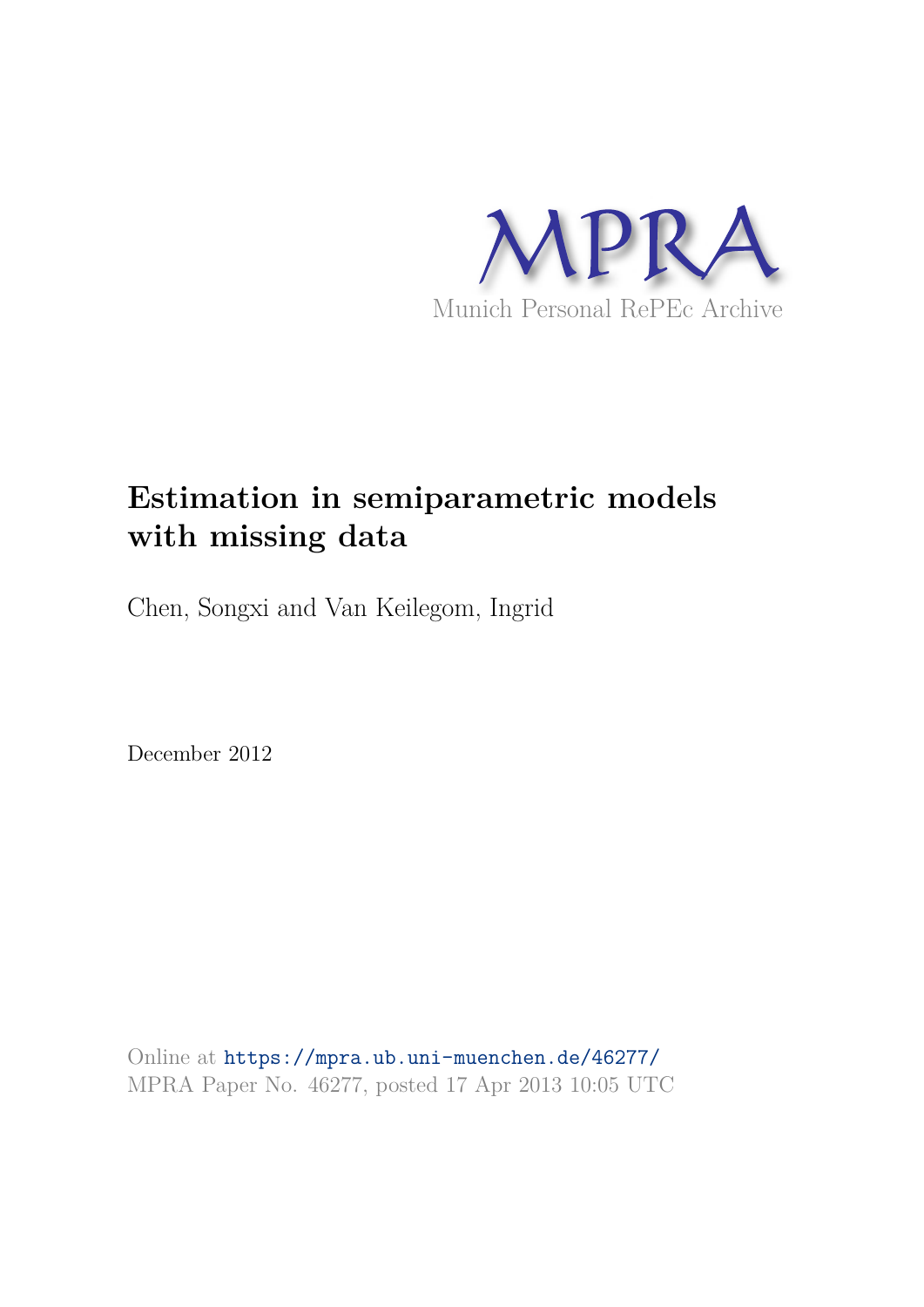# Estimation in semiparametric models with missing data<sup>∗</sup>

Song Xi Chen

Guanghua School of Management and Center for Statistical Science Peking University

Department of Statistics, Iowa State University

Ingrid Van Keilegom

Institut de Statistique, Biostatistique et Sciences Actuarielles Université catholique de Louvain

October 20, 2012

#### Abstract

This paper considers the problem of parameter estimation in a general class of semiparametric models when observations are subject to missingness at random. The semiparametric models allow for estimating functions that are non-smooth with respect to the parameter. We propose a nonparametric imputation method for the missing values, which then leads to imputed estimating equations for the finite dimensional parameter of interest. The asymptotic normality of the parameter estimator is proved in a general setting, and is investigated in detail for a number of specific semiparametric models. Finally, we study the small sample performance of the proposed estimator via simulations.

Key words: Copulas; imputation; kernel smoothing; missing at random; nuisance function; partially linear model; semiparametric model; single index model.

<sup>∗</sup>Chen acknowledges financial support from a National Science Foundation grant SES-0518904 and Center for Statistical Science, Peking University. Van Keilegom acknowledges financial support from IAP research network P6/03 of the Belgian Government (Belgian Science Policy), and from the European Research Council under the European Community's Seventh Framework Programme (FP7/2007-2013) / ERC Grant agreement No. 203650. Both authors thank two referees for constructive comments and suggestions which have improved the presentation of the paper.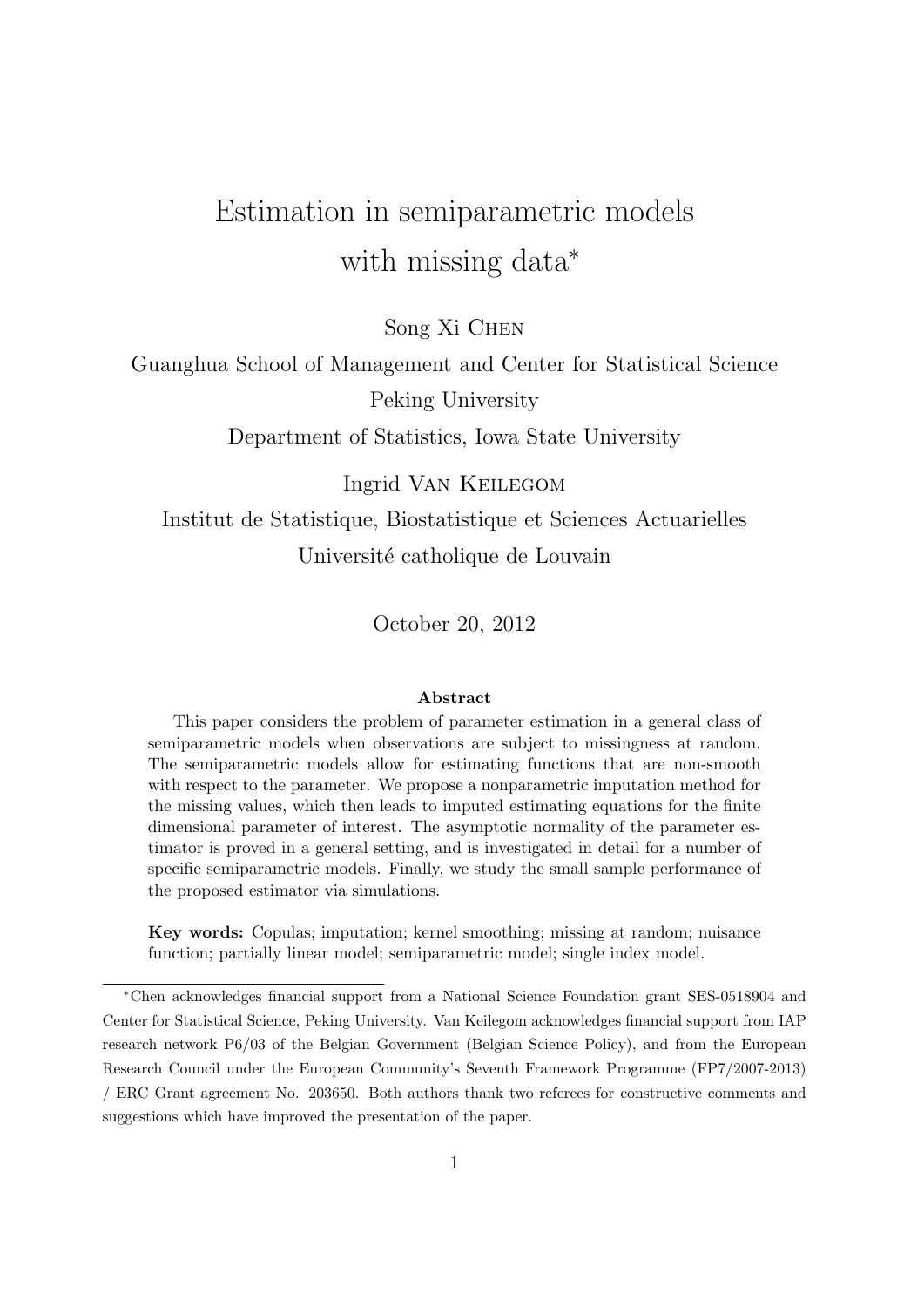### 1 Introduction

Semiparametric models encompass a large class of statistical models. They have the advantage of being more interpretable and parsimonious than nonparametric models, and at the same time they are less restrictive than purely parametric models. Let  $(X, Y)$ and  $(X_i, Y_i)$ ,  $i = 1, \ldots, n$ , be independent and identically distributed random vectors. We denote  $\Theta$  for a finite dimensional parameter set (a compact subset of  $\mathbb{R}^p$ ) and  $\mathcal H$  for a set of infinite dimensional functions depending on X and/or Y. The functions in  $\mathcal H$ are allowed to depend on  $\theta$ . Suppose that  $g(X, Y, \theta, h)$  is an estimating function which is known up to the finite dimensional parameter  $\theta \in \Theta$  and the infinite dimensional nuisance function  $h \in \mathcal{H}$ , and which satisfies

$$
G(\theta, h) := E\{g(X, Y, \theta, h)\} = 0
$$
\n(1.1)

at  $\theta = \theta_0$  and  $h = h_0$ , which are respectively the true parameter value and the true infinite dimensional nuisance function.

Model (1.1) includes as special cases many well known semiparametric models. For instance, by adding a nonparametric functional component  $h(\cdot)$  to the classical linear regression model, we get the following partially linear model :

$$
Y = \theta^T X_1 + h(X_2) + \varepsilon,\tag{1.2}
$$

where  $X = (X_1, X_2)$  is a covariate vector, Y is univariate response, and the error  $\varepsilon$  satisfies some identifiability constraint, like  $E(\varepsilon|X) = 0$  or  $\text{med}(\varepsilon|X) = 0$ . Here h is a nuisance function that summarizes the nonparametric covariate effect due to a group of predictors  $X_2$ . In the context of the generalized linear model (McCullagh and Nelder, 1983), if the known link function is replaced by an unknown nonparametric link function  $h$ , we arrive at the single-index regression model  $Y = h(\theta^T X) + \varepsilon$ . Other semiparametric models that are special cases of model (1.1) include copula models, semiparametric transformation models, Cox models, among many others.

Missing values are commonly encountered in statistical applications. In survey sampling e.g., there are typically non-responses of respondants to some survey questions. In biological applications, part of the data vector is often incompletely collected. The presence of missing values means that the entire sample  $\{(X_i,Y_i)\}_{i=1}^n$  is not available. Without loss of generality, we assume that  $Y_i$  is subject to missingness, whereas  $X_i$  is always available. Note that this convention implies that if the vector  $(X_i, Y_i)$  follows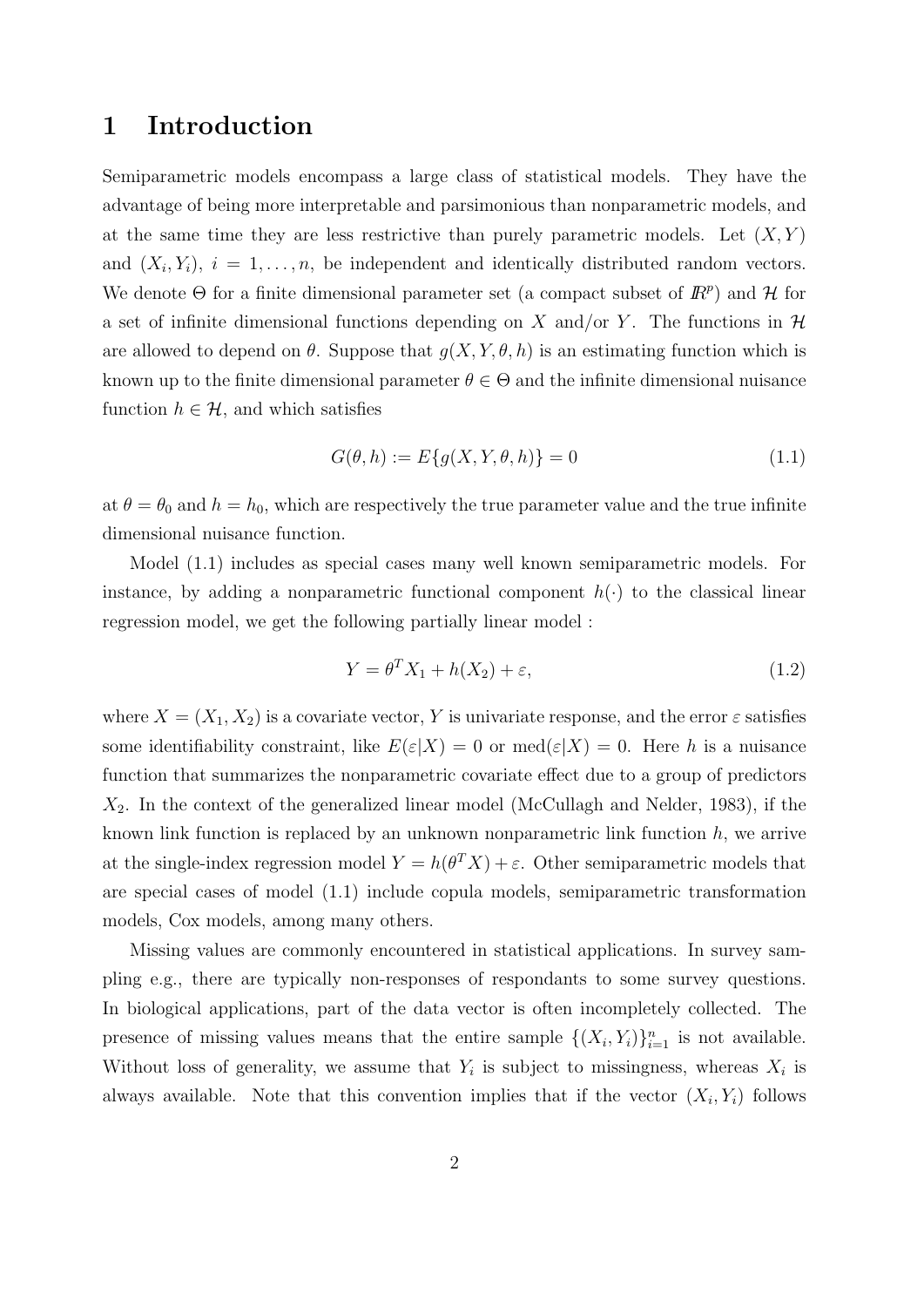a regression model, the vector  $Y_i$  possibly contains some covariates, and the vector  $X_i$ possibly contains the (or a) response.

There are basically two streams of inference methods for missing values. The first one is the imputation approach. The celebrated multiple imputation method of Little and Rubin (2002) is a popular representation of this approach. The idea of the second approach is based on inverse weighting by the missing propensity function proposed by James Robins and colleagues, see for instance Robins, Rotnitzky and Zhao (1994). The implementation of both approaches usually requires a parametric model for the missing propensity function or the missing at random mechanism (Rubin, 1976).

The aim of this paper is to provide a general estimator of the finite dimensional parameter  $\theta$  in the presence of the nuisance function h and of missing values. To make the estimation fully respective to the underlying missing values mechanism without assuming a parametric model, we impute for each missing  $Y_i$  multiple copies from a kernel estimator of the conditional distribution of  $Y_i$  given  $X_i$ , under the assumption of missingness at random. This nonparametric imputation method can be viewed as a nonparametric counter part of the multiple imputation approach of Little and Rubin (2002). With the imputed missing values and a separate estimator for the nonparametric function  $h$ , the estimator of  $\theta$  is obtained by solving an estimating equation based on (1.1). The consistency and asymptotic normality of the estimator are established under a set of mild conditions.

We end this section by mentioning some related papers on parametric and semiparametric models with missing data. Recent contributions have been made e.g. by Wang, Wang, Gutierrez and Carroll (1998), Wang, Linton and Härdle (2004), Müller, Schick and Wefelmeyer (2006), Chen, Zeng and Ibrahim (2007), Wang and Sun (2007), Liang (2008), Müller (2009), Wang (2009) and Wang, Shen, He and Wang (2010). All these contributions are however limited to specific (often quite narrow) classes of models, whereas we aim in this paper at developing a general approach, applicable not only to regression models (with missing responses and/or covariates), but also to any other semiparametric model with missing data. We also refer to Chen, Hong and Tarozzi (2008), who study semiparametric efficiency bounds and efficient estimation of parameters defined through general moment restrictions with missing data. Their method relies however on auxiliary data containing information about the distribution of the missing variables conditional on proxy variables that are observed in both the primary and the auxiliary database, when such distribution is common to the two data sets.

The paper is organized as follows. The nonparametric imputation and the estimation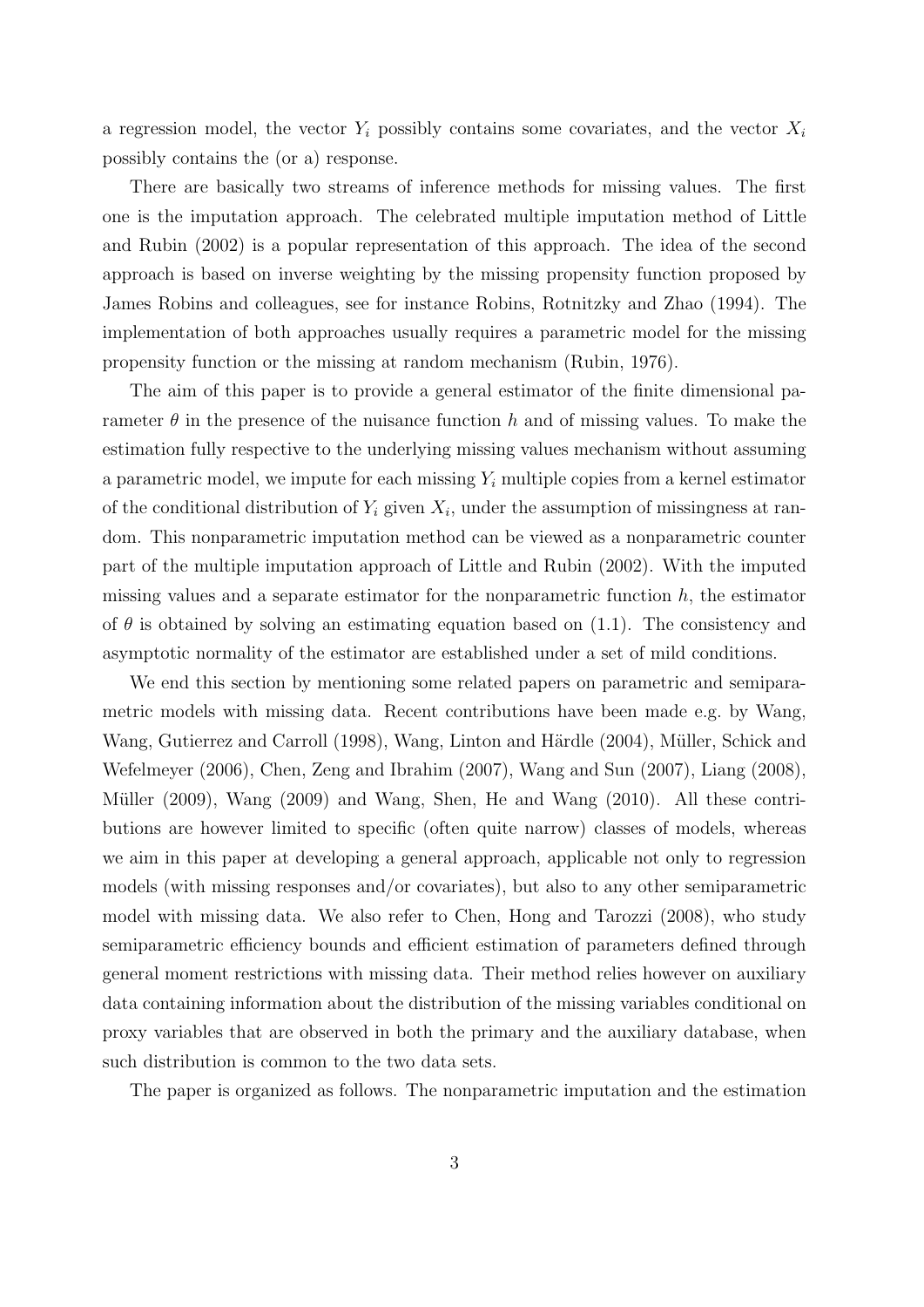framework are introduced in Section 2. Section 3 reports the general asymptotic result regarding the consistency and the asymptotic normality of the proposed estimator. The general result is illustrated and applied to a set of popular semiparametric models in Section 4. In Section 5 we study the small sample performance of the proposed estimator via simulations. All the technical details are provided in the Appendix.

### 2 General method

Let X be a  $d_x$ -dimensional vector that is always observable, and let Y be a  $d_y$ -dimensional vector that is subject to missingness. Define  $\Delta = 1$  if Y is observed, and  $\Delta = 0$  if Y is missing. We assume that Y is missing at random, i.e.  $\Delta$  and Y are conditionally independent given  $X$ :

$$
P(\Delta = 1 | X, Y) = P(\Delta = 1 | X) =: p(X).
$$

Note that using Y to denote the missing vector does not mean that we work under a regression model and that  $Y$  is the response in that model. Specificially  $Y$  can represent a set of covariates in a regression problem. Hence, our framework includes the case where the covariates are subject to missingness.

In the absence of missing values, the semiparametric model is defined by an r-dimensional real valued estimation function  $g(X, Y, \theta, h)$ , where  $\theta$  is a finite dimensional parameter taking values in a compact  $\Theta \subset \mathbb{R}^p$ , and h is an unknown function taking values in a functional space  $\mathcal{H}$  (an infinite dimensional parameter set of functions) and is depending on X and/or Y. The functions in H are allowed to depend on  $\theta$  too (but we will often suppress this dependence when no confusion is possible). Let  $\theta_0$  and  $h_0$  be the true unknown finite and infinite dimensional parameters. We often omit the arguments of the function h for notational convenience, i.e.  $(\theta, h) \equiv (\theta, h_{\theta})$ ,  $(\theta, h_0) \equiv (\theta, h_{0\theta})$  and  $(\theta_0, h_0) \equiv (\theta_0, h_{0\theta_0})$ . The estimating function g is known up to  $\theta$  and h. Suppose that  $r \geq p$ , meaning that the number of estimating functions may be larger than the dimension of  $\theta$ , so we allow for an over-identified set of equations, popular in e.g. econometrics. Moreover, by allowing the function  $g$  to be a non-smooth function of its arguments, our general model also includes e.g. quantile regression models or change-point models.

Let  $G(\theta, h) = E[g(X, Y, \theta, h)],$  which is a non-random vector-valued function G:  $\Theta \times \mathcal{H} \to \mathbb{R}^r$ , such that  $G(\theta, h_0) = 0$  for  $\theta = \theta_0$ . If all data  $(X_i, Y_i)$ ,  $i = 1, ..., n$ were observed, the parameter  $\theta$  could be estimated by minimizing a weighted norm of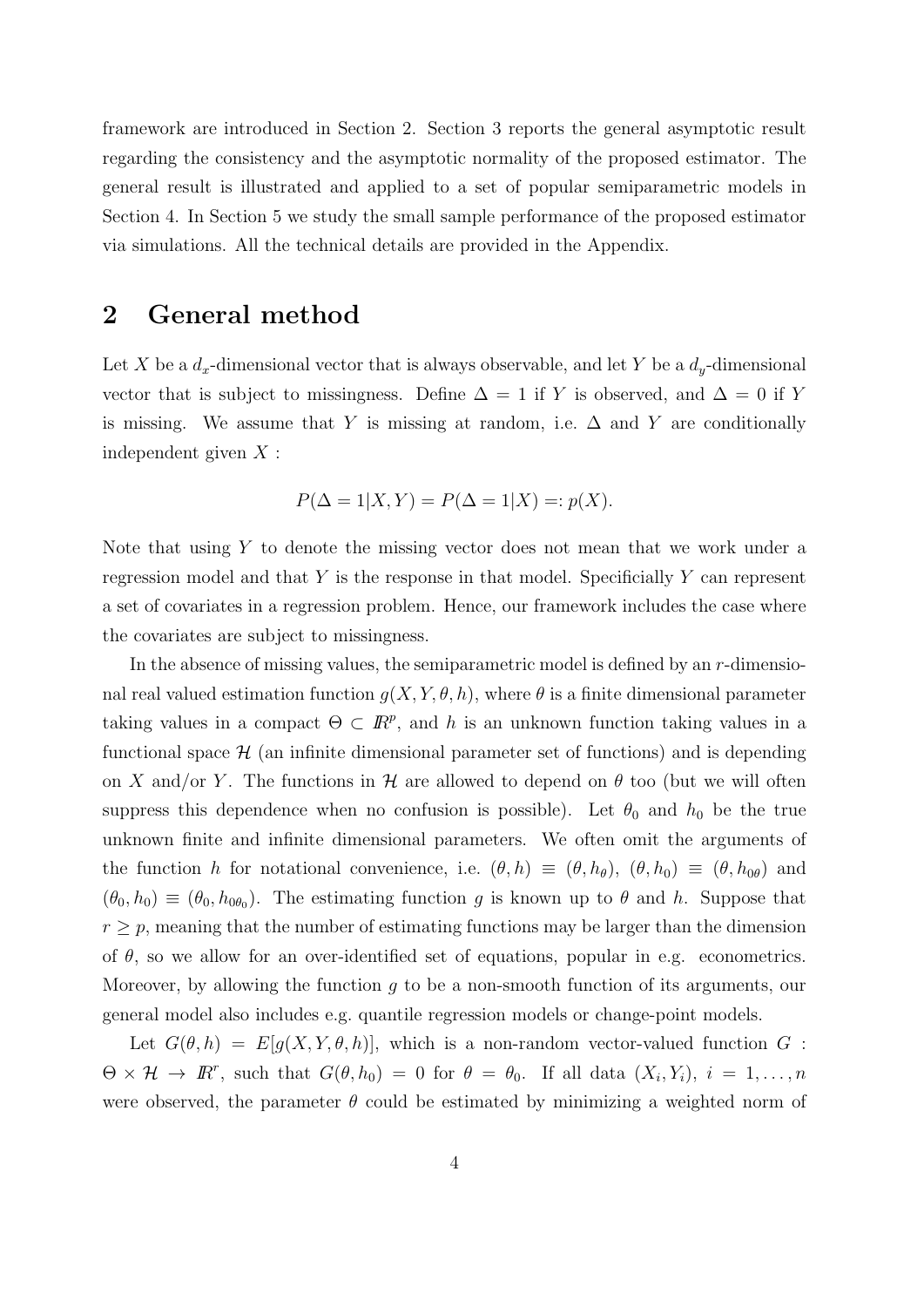$n^{-1}\sum_{i=1}^n g(X_i, Y_i, \theta, \widehat{h}_{\theta}),$  where  $\widehat{h}_{\theta}$  is an appropriate estimator of  $h_{\theta}$ . See Chen, Linton and Van Keilegom (2003) for more details.

The issue of interest here is the estimation of  $\theta$  in the presence of missing values. Let  $(X_i, \Delta_i Y_i, \Delta_i)$ ,  $i = 1, \ldots, n$ , be i.i.d. random vectors having the same distribution as  $(X, \Delta Y, \Delta)$ . We use a nonparametric approach to impute the missing values via a nonparametric kernel estimator of  $F(y|x) = P(Y \le y|X = x)$ , the conditional distribution of Y given  $X = x$ . The kernel estimator of  $F(y|x)$  is

$$
\widehat{F}(y|x) = \sum_{j=1}^{n} \frac{\Delta_j K_a(X_j - x)I(Y_j \le y)}{\sum_{l=1}^{n} \Delta_l K_a(X_l - x)},
$$
\n(2.1)

based on the portion of the sample without missing data, where K is a  $d_x$ -dimensional kernel function,  $a = a_n$  is a bandwidth sequence and  $K_a(\cdot) = K(\cdot/a_n)/a_n^{d_x}$ .

For each missing  $Y_i$ , we generate  $\kappa$  (conditionally) independent  $Y_{i1}^*, \ldots, Y_{i\kappa}^*$  from  $F(\cdot | X_i)$ as imputed values for the missing  $Y_i$ . Define now the imputed estimating function :

$$
G_n(\theta, h) = n^{-1} \sum_{i=1}^n \left\{ \Delta_i g(X_i, Y_i, \theta, h) + (1 - \Delta_i) \frac{1}{\kappa} \sum_{l=1}^\kappa g(X_i, Y_{il}^*, \theta, h) \right\}.
$$

Note that the value of  $\kappa$  controls the variance of the imputed component. Theoretically speaking, we will let  $\kappa$  tend to infinity. Our numerical experience shows that the choice  $\kappa = 50$  is sufficient when the dimension is not too large. For larger dimension,  $\kappa$  should be chosen larger. We note that  $\frac{1}{\kappa} \sum_{l=1}^{\kappa} g(X_i, Y_{il}^*, \theta, h)$  approximates  $\int g(X_i, y, \theta, h) d\hat{F}(y|X_i)$ . If the integral can be computed directly, then explicit imputation can be avoided. If a parametric model  $F(y|x; \theta)$  is available for the conditional distribution, where  $\theta$  is a finite dimensional parameter and  $\hat{\theta}$  is its maximum likelihood estimator, then we can use  $F(y|x; \hat{\theta})$  instead of the nonparametric estimator  $\hat{F}(y|x)$  to generate the imputed  $Y_i^*$ . We would like to emphasize here that our general model is not necessarily a regression model, and hence in general we cannot impute missing  $Y$ 's by using conditional mean imputation. And even if we would have a regression structure, the conditional mean imputation approach would still not be applicable in general, since  $Y$  does not necessarily represent the response variable in that model. See also Wang and Chen (2009), where a similar imputation approach has been used in the context of parametric estimating equations with missing values.

From the imputed estimating function  $G_n(\theta, h)$  and for a given estimator  $\widehat{h}_{\theta}$  of  $h_{\theta}$ , depending on the particular model at hand, we define the estimator of  $\theta$  by:

$$
\widehat{\theta} = \operatorname{argmin}_{\theta \in \Theta} \|G_n(\theta, \widehat{h}_{\theta})\|_W, \tag{2.2}
$$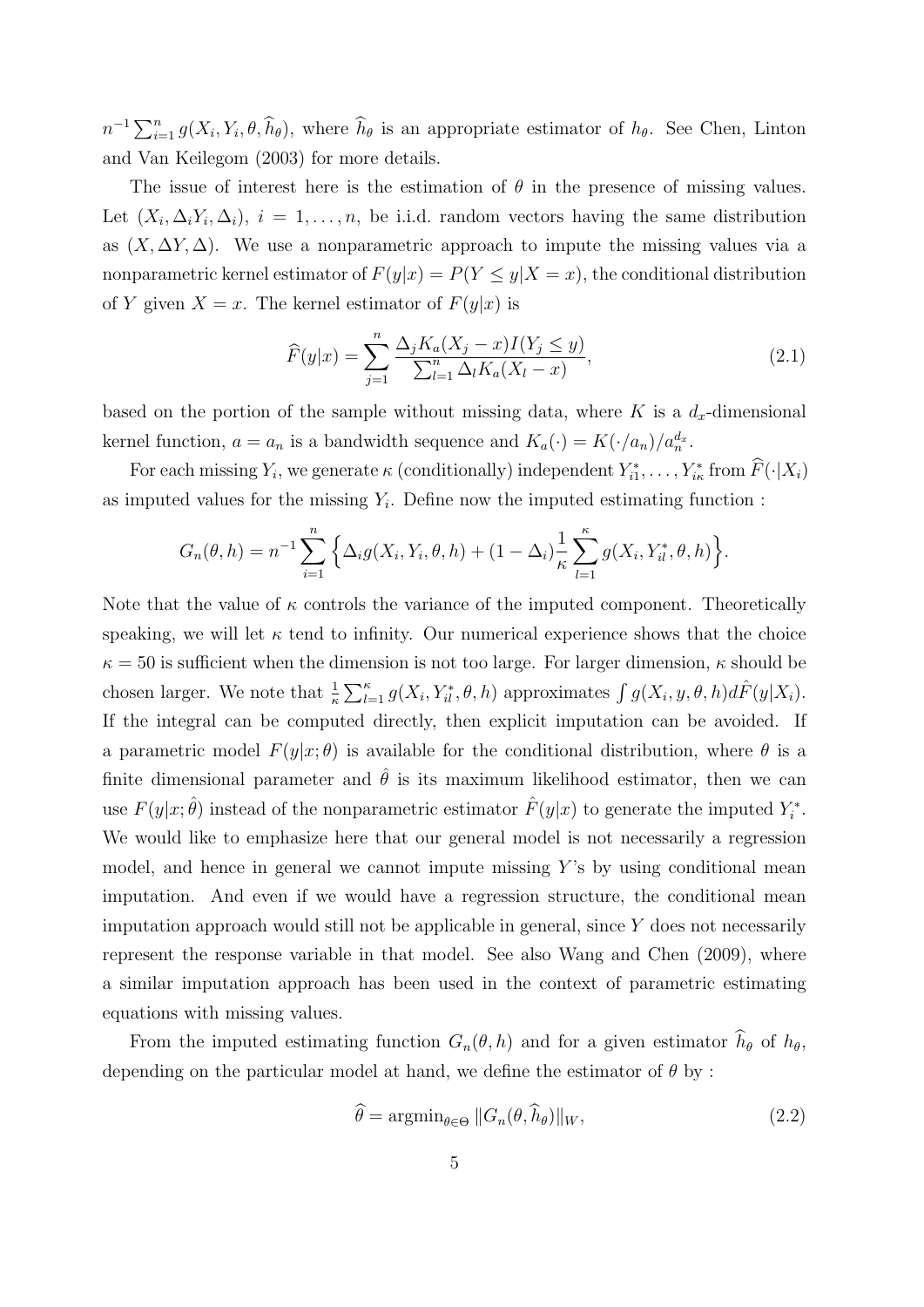where  $||A||_W = (tr(A^TWA))^{1/2}$  for any r-dimensional vector A and for some fixed symmetric  $r \times r$  positive definite matrix W (and where tr stands for the trace of a matrix). Note that when  $r = p$  (so the number of equations equals the number of parameters to be estimated) and when the function g is smooth in  $\theta$ , the system of equations  $G_n(\theta, \hat{h}_{\theta}) = 0$ has a solution (namely  $\hat{\theta}$  defined in (2.2)) under certain regularity conditions. In other situations (e.g. in the case of quantile regression or in an overidentified case), there is no vector  $\theta$  that solves this equation, in which case we have to use the (more general) definition given in (2.2).

## 3 Main result

Below, we state the asymptotic normality of the estimator  $\hat{\theta}$  and we also give the formula of its asymptotic variance. The conditions under which this result is valid are given in the Appendix, and they will be checked in detail in Section 4 for a number of specific semiparametric models.

**Theorem 3.1** Assume that conditions  $(A1)-(A5)$ ,  $(B1)-(B5)$  and  $(C1)-(C3)$  hold. Then,

$$
\widehat{\theta} - \theta_0 = n^{-1} \sum_{i=1}^n (\Lambda^T W \Lambda)^{-1} \Lambda^T W k(X_i, \Delta_i Y_i, \Delta_i) + o_P(n^{-1/2}),
$$

and

$$
n^{1/2}(\widehat{\theta}-\theta_0) \stackrel{d}{\to} N(0,\Omega),
$$

where  $\Omega = (\Lambda^T W \Lambda)^{-1} \Lambda^T W \text{Var}\{k(X, \Delta Y, \Delta)\} W \Lambda (\Lambda^T W \Lambda)^{-1},$ 

$$
k(x, \delta y, \delta) = \frac{\delta}{p(x)} g(x, y, \theta_0, h_0) + \left(1 - \frac{\delta}{p(x)}\right) E[g(x, Y, \theta_0, h_0)|X = x] + \xi(x, \delta y, \delta),
$$

the function  $\xi$  is defined in condition  $(A_4)$ , and  $\Lambda = \Lambda(\theta_0)$ , with

$$
\Lambda(\theta) = \frac{d}{d\theta}G(\theta, h_0) = \lim_{\tau \to 0} \frac{1}{\tau} \Big[ G(\theta + \tau, h_{0, \theta + \tau}) - G(\theta, h_{0\theta}) \Big].
$$

The proof of this result can be found in the Appendix.

#### Remark 3.2

(i) Instead of using an imputation approach to take care of the missing values, we could also estimate  $\theta$  by minimizing

$$
\left\| n^{-1} \sum_{i=1}^{n} \frac{\Delta_i g(X_i, Y_i, \theta, \widehat{h})}{p(X_i, \widehat{\beta})} \right\|_{W}
$$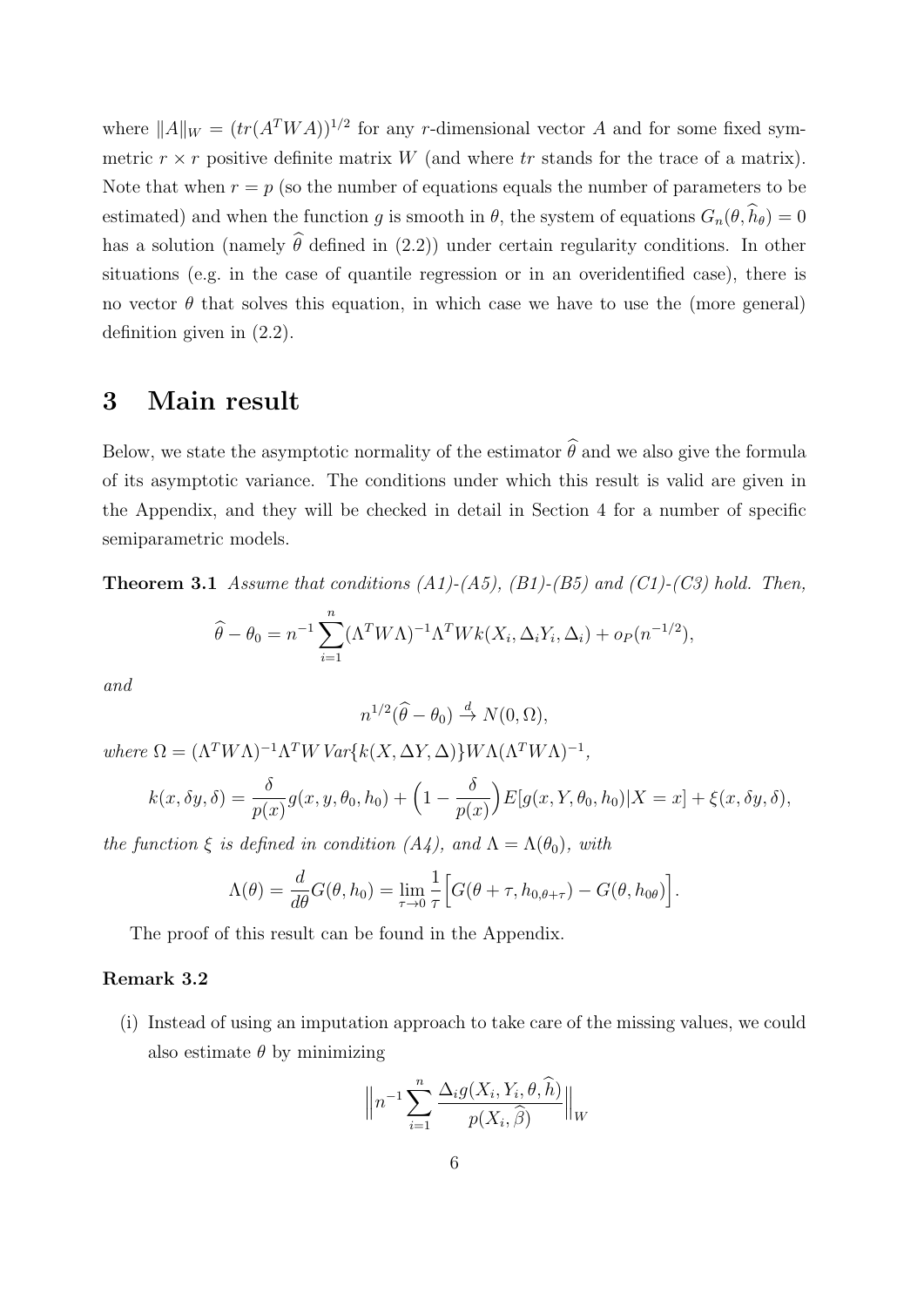with respect to  $\theta$ , where  $p(X_i) = p(X_i, \beta)$  follows e.g. a logistic model, and  $\beta$  can be estimated by

$$
\widehat{\beta} = \operatorname{argmax}_{\beta} \sum_{i=1}^{n} \left\{ \Delta_i \log p(X_i, \beta) + (1 - \Delta_i) \log(1 - p(X_i, \beta)) \right\}.
$$

See Robins, Rotnitzky and Zhao (1994), among many other papers, for more details on this estimation procedure based on the inverse weighting by the missing propensity function.

- (ii) Based on Theorem 3.1 the efficiency of the proposed estimator can be studied, and the optimal choice of the weight matrix  $W$  can be obtained. We do not elaborate on this in this paper, and refer e.g. to Section 6 in Ai and Chen (2003) for more details.
- (iii) In the above i.i.d. representation of  $\hat{\theta}-\theta_0$ , the function  $\xi$  comes from the estimation of  $h_0$  by  $\hat{h}$ . Also, note that if there are no missing data, then  $\delta = 1$  and  $p(\cdot) \equiv 1$ , so  $k(x, \delta y, \delta) = q(x, y, \theta_0, h_0) + \xi(x, y, 1)$  in that case.
- (iv) Note that when  $r = p$  (i.e. there are as many equations as there are parameters to be estimated), then  $\Omega$  reduces to

$$
\Omega = \Lambda^{-1} \text{Var}\{k(X, \Delta Y, \Delta)\} (\Lambda^T)^{-1},
$$

provided  $\Lambda$  is of full rank.

## 4 Examples

#### 4.1 Partially linear regression model

The first example we consider is that of a partial linear mean regression model :

$$
Y = \theta^T X_1 + h(X_2) + \varepsilon,\tag{4.1}
$$

where  $E(\varepsilon|X) = 0$ ,  $X = (X_1^T, X_2)^T$  is  $(d+1)$ -dimensional, Y is one-dimensional and for identifiability reasons we let  $E(h(X_2)) = 0$  (the linear part  $\theta^T X_1$  contains an intercept). We suppose that the response Y is missing at random. Let  $(X_1, Y_1), \ldots, (X_n, Y_n)$  be i.i.d. coming from model (4.1). Define  $g(x, y, \theta, h) = (y - \theta^{T} x_{1} - h(x_{2}))x_{1}$ , and let

$$
\widehat{h}_{\theta}(x_2) = \sum_{i=1}^{n} W_{ni}(x_2, b_n) \Big\{ \Delta_i [Y_i - \theta^T X_{1i}] + (1 - \Delta_i) [\widehat{m}(X_i) - \theta^T X_{1i}] \Big\},\,
$$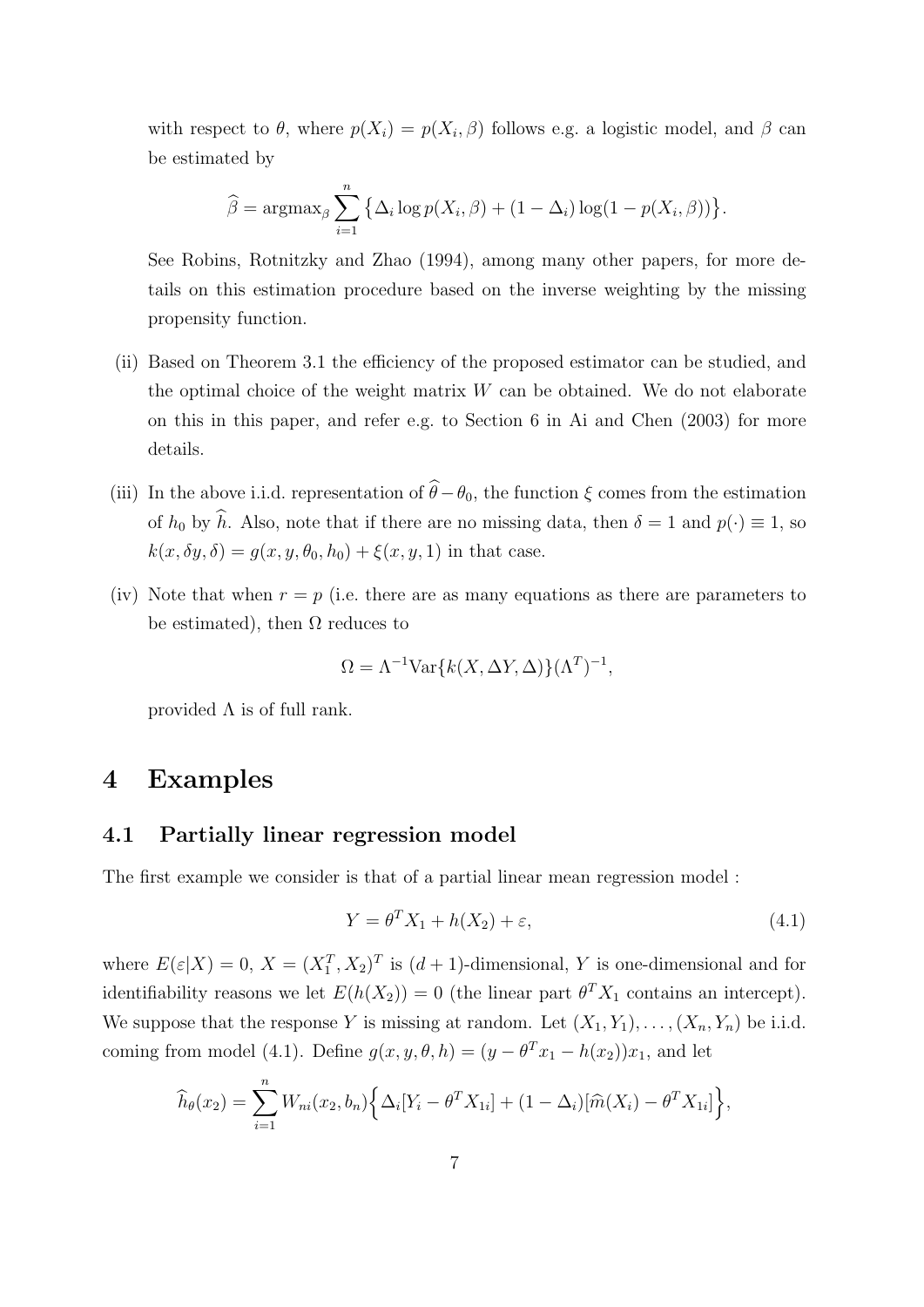where

$$
W_{ni}(x_2, b_n) = \frac{L_b(X_{2i} - x_2)}{\sum_{j=1}^n L_b(X_{2j} - x_2)},
$$

L is a univariate kernel function,  $b = b_n \to 0$  is a bandwidth sequence,  $L_b(\cdot) = L(\cdot/b)/b$ , and  $\hat{m}(x) = \int y d\hat{F}(y|x)$ , with  $\hat{F}(y|x)$  given in (2.1). Finally, let  $\hat{\theta} = \operatorname{argmin}_{\theta} ||G_n(\theta, \hat{h}_{\theta})||$ , where  $\|\cdot\|$  is the Euclidean norm. Instead of working with the above estimator of  $h_{\theta}(x_2)$ , we could also work with a weighted average of the non-missing observations only.

We now verify conditions (A1)-(A5) and (B1)-(B5). Let  $h_{0\theta}(x_2) = h_0(x_2) - (\theta (\theta_0)^T E(X_1 | X_2 = x_2) = E(Y | X_2 = x_2) - \theta^T E(X_1 | X_2 = x_2)$ , and let  $||h||_{\mathcal{H}} = \sup_{\theta, x_2} |h_{\theta}(x_2)|$ for any  $h$ . First, note that

$$
\widehat{h}_{\theta}(x_2) - h_{0\theta}(x_2) = \{ \widehat{h}_{\theta}(x_2) - E[\widehat{h}_{\theta}(x_2)|\mathbf{X}] \} + \{ E[\widehat{h}_{\theta}(x_2)|\mathbf{X}] - h_{0\theta}(x_2) \}
$$

$$
= (T_1 + T_2)(x_2),
$$

where  $\mathbf{X} = (X_1, \ldots, X_n)$ . Denoting  $Y_i = \Delta_i Y_i + (1 - \Delta_i) \widehat{m}(X_i)$ , we have that  $E[Y_i|\mathbf{X}] =$  $p(X_i)m(X_i) + (1 - p(X_i))(m(X_i) + O_P(a_n^q)) = m(X_i) + o_P(n^{-1/4})$  uniformly in *i*, provided  $na_n^{4q} \to 0$ , and where  $m(x) = E(Y|X=x)$  and q is the order of the kernel k. Hence,

$$
T_1(x_2) = \sum_{i=1}^n W_{ni}(x_2, b_n) \Delta_i [Y_i - m(X_i)]
$$
  
+ 
$$
\sum_{i=1}^n W_{ni}(x_2, b_n) (1 - \Delta_i) [\widehat{m}(X_i) - m(X_i)] + o_P(n^{-1/4})
$$
  
= 
$$
O_P((nb_n)^{-1/2} (\log n)^{1/2}) + O_P((na_n^{d+1})^{-1/2} (\log n)^{1/2}) + o_P(n^{-1/4})
$$
  
= 
$$
o_P(n^{-1/4}),
$$

provided  $nb_n^2(\log n)^{-2} \to \infty$  and  $na_n^{2(d+1)}(\log n)^{-2} \to \infty$ . Next, consider

$$
T_2(x_2) = \sum_{i=1}^n W_{ni}(x_2, b_n)[m(X_i) - \theta^T X_{1i}] - h_{0\theta}(x_2) + o_P(n^{-1/4})
$$
  
= 
$$
\sum_{i=1}^n W_{ni}(x_2, b_n)[E(Y|X_i) - \theta^T X_{1i} - E(Y|X_{2i}) + \theta^T E(X_1|X_{2i})]
$$
  
+ 
$$
O_P(b_n^2) + o_P(n^{-1/4})
$$
  
= 
$$
O_P((nb_n)^{-1/2}(\log n)^{1/2}) + o_P(n^{-1/4}) = o_P(n^{-1/4}),
$$

uniformly in  $\theta$ , provided  $nb_n^8 \to 0$ . Hence, (A1) is verified. Next, for (A2), define  $\mathcal{H} =$  $C_M^1(R_{X_2})$ , where the space  $C_M^1(R_{X_2})$  is defined in Remark A.1, and where  $R_{X_2}$  is the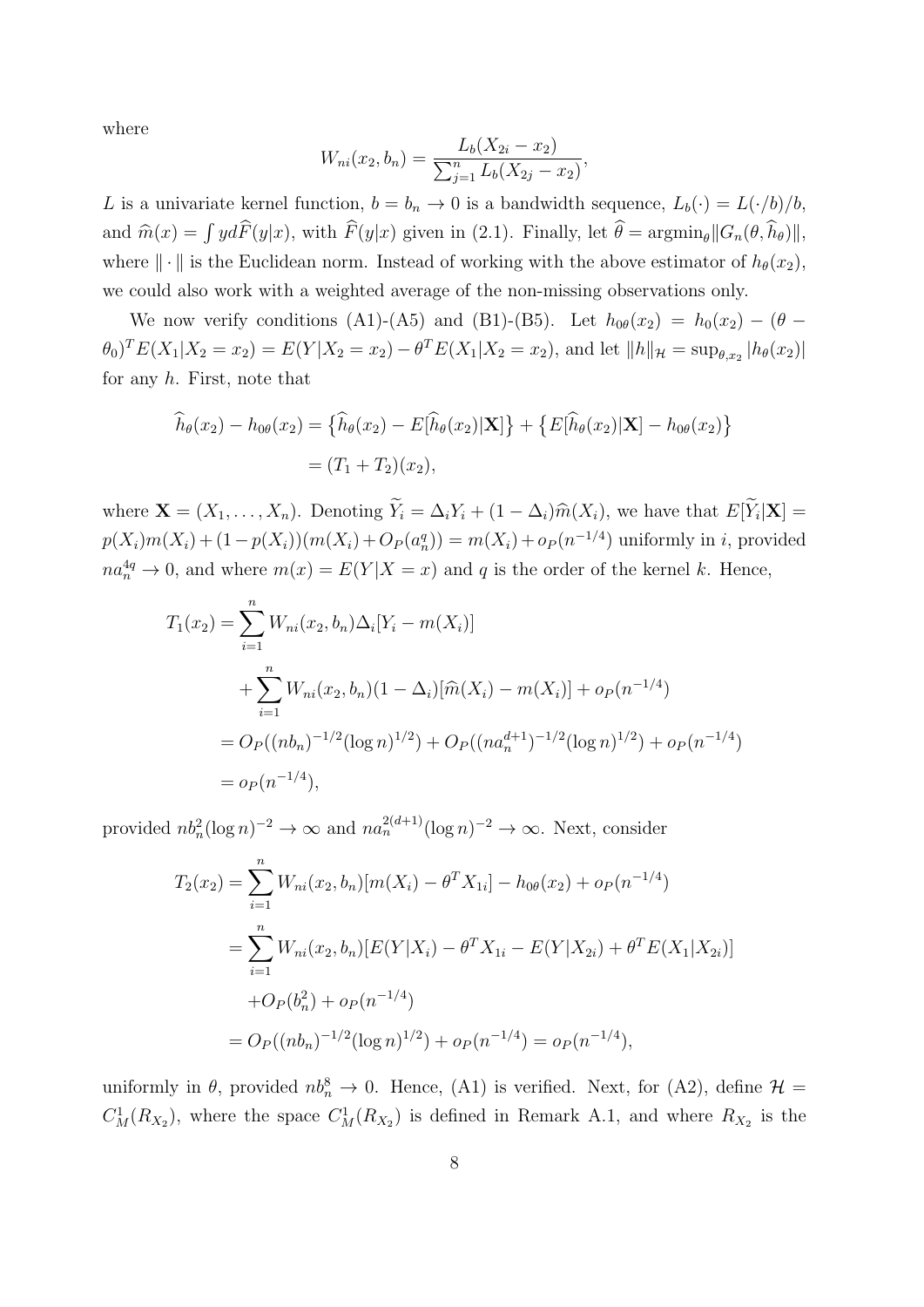(compact) support of  $X_2$ . Using a similar derivation as for verifying condition  $(A1)$ , we can show that  $\sup_{\|\theta-\theta_0\|=o(1)} \sup_{x_2} |h'_\theta(x_2)-h'_{0\theta}(x_2)|=o_P(1)$ , provided  $nb_n^3(\log n)^{-1} \to \infty$ ,  $na_n^{d+1}b_n^2(\log n)^{-1} \to \infty$  and  $a_n^q b_n^{-1} \to 0$ . It then follows that  $P(h_\theta \in C^1_M(R_{X_2})) \to 1$ . Moreover, the second part of  $(A2)$  is valid for  $s = 1$  by Remark A.1. For condition  $(A3)$ note that for any  $\theta$  and  $h$ ,  $\Gamma(\theta, h_0)[h - h_0] = -E\{(h_\theta(X_2) - h_{0\theta}(X_2))X_1\}$ . Hence,

$$
\left\| \Gamma(\theta, h_0) [\hat{h} - h_0] - \Gamma(\theta_0, h_0) [\hat{h} - h_0] \right\|
$$
  
= 
$$
\left\| (\theta - \theta_0)^T E \left\{ \left[ \sum_{i=1}^n W_{ni}(X_2, b_n) X_{1i} - E(X_1 | X_2) \right] X_1 \right\} \right\| = o_P(\|\theta - \theta_0\|).
$$

Next, consider (A4). Using the above derivations, write

$$
\widehat{h}_{\theta_0}(x_2) - h_0(x_2)
$$
\n
$$
= \sum_{i=1}^n W_{ni}(x_2, b_n) \left[ \Delta_i \{ Y_i - m(X_i) \} + (1 - \Delta_i) \{ \widehat{m}(X_i) - m(X_i) \} \right] + o_P(n^{-1/2}),
$$

provided  $na_n^{2q} \to 0$  and  $nb_n^4 \to 0$ . Replacing  $W_{ni}(x_2, b_n)$  by  $(nb_n)^{-1}K(\frac{X_{2i}-x_2}{b_n})$  $\frac{b_n-x_2}{b_n}$ )/ $f_{X_2}(x_2)$ , and noting that

$$
b_n^{-1} E\left\{\frac{X_1}{f_{X_2}(X_2)} K\left(\frac{X_{2i} - X_2}{b_n}\right)\right\} = E(X_1 | X_2 = X_{2i}) + O(b_n^2),
$$

uniformly in  $i$ , we obtain

$$
\Gamma(\theta_0, h_0)[\hat{h} - h_0] = -E\{(\hat{h}_{\theta_0}(X_2) - h_0(X_2))X_1\}
$$
  
=  $-n^{-1}\sum_{i=1}^n E(X_1|X_{2i}) \Big[\Delta_i \{Y_i - m(X_i)\} + (1 - \Delta_i)\{\hat{m}(X_i) - m(X_i)\}\Big] + o_P(n^{-1/2}).$ 

It can be easily seen that

$$
n^{-1} \sum_{i=1}^{n} E(X_1|X_{2i})(1 - \Delta_i) \{\widehat{m}(X_i) - m(X_i)\}
$$
  
= 
$$
n^{-1} \sum_{i=1}^{n} \frac{1 - p(X_i)}{p(X_i)} E(X_1|X_{2i}) \Delta_i \{Y_i - m(X_i)\} + o_P(n^{-1/2}),
$$

and hence

$$
\xi(X_i, \Delta Y_i, \Delta_i) = -E(X_1 | X_{2i}) \frac{\Delta_i}{p(X_i)} \{Y_i - m(X_i)\}.
$$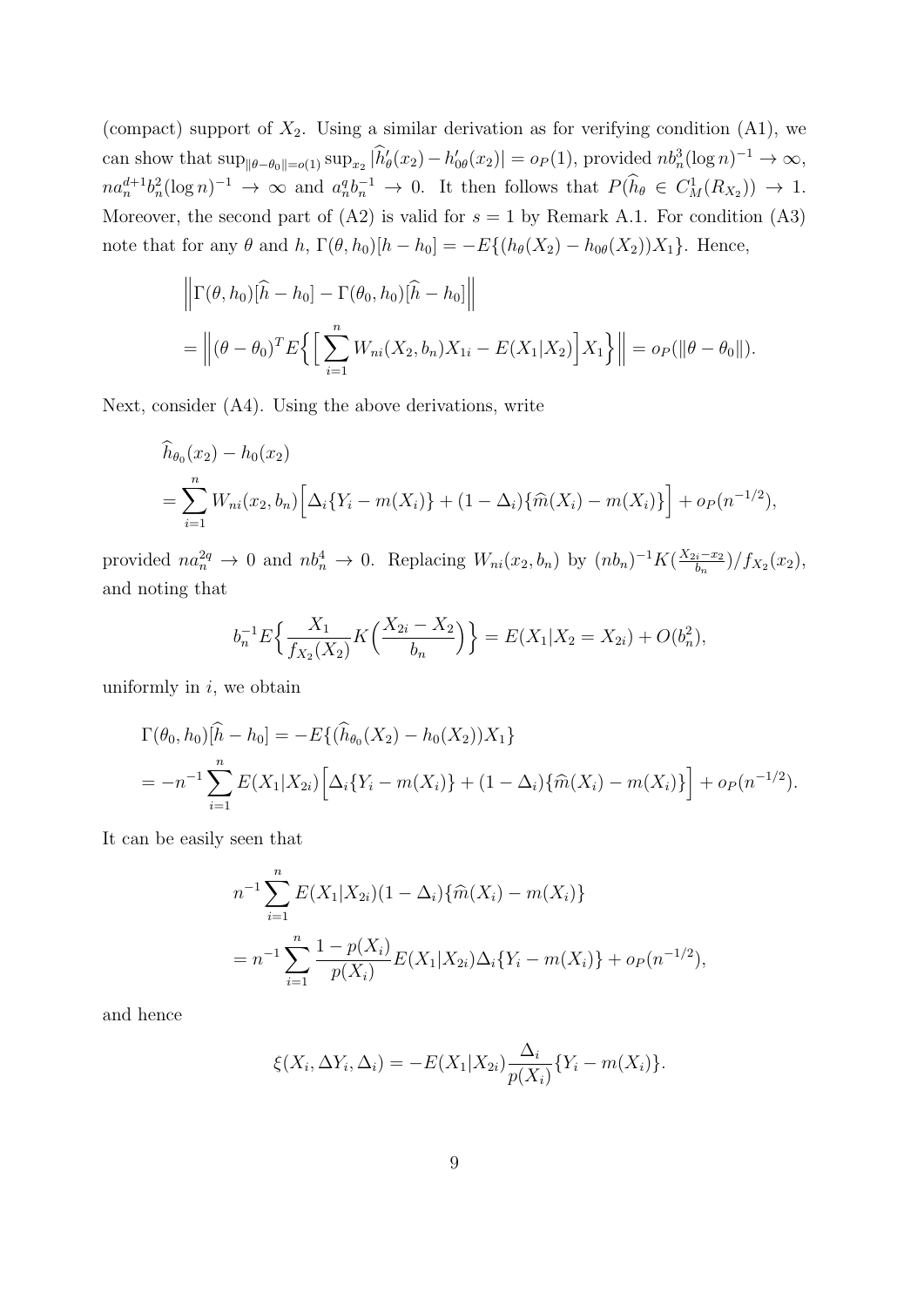For (A5) consider

$$
G_n(\theta, h) - \widetilde{G}_n(\theta, h) = n^{-1} \sum_{i=1}^n (1 - \Delta_i) \left[ \frac{1}{\kappa} \sum_{l=1}^\kappa Y_{il}^* - E(Y|X = X_i) \right] X_{1i}
$$
  
= 
$$
n^{-1} \sum_{i=1}^n (1 - \Delta_i) \left( \widehat{m}(X_i) - m(X_i) \right) X_{1i} + o_P(1) = o_P(1),
$$

as  $\kappa$  and n tend to infinity. Since this does not depend on  $\theta$ , the second part of (A5) is obvious.

We now turn to the B-conditions. Condition (B1) is an identifiability condition, whereas (B2) holds true provided  $E|X_{1j}| < \infty$  for  $j = 1, \ldots, d$ . Next, for (B3) it is easily seen that

$$
\Lambda = -E[(X_1 - E(X_1|X_2))^T X_1] = -\text{Var}[X_1|X_2],
$$

which we assume to be of full rank. Condition (B4) is automatically fulfilled since  $G(\theta, h)$ is linear in h. Finally, condition (B5) holds true for  $s = 1$ .

It now follows from Theorem 3.1 that  $n^{1/2}(\theta - \theta_0)$  is asymptotically normally distributed with asymptotic variance given by

$$
\Omega = \Lambda^{-1} \text{Var} \Big[ \frac{\Delta}{p(X)} \{ Y - \theta_0^T X_1 - h_0(X_2) \} \{ X_1 - E(X_1 | X_2) \} \Big] (\Lambda^T)^{-1},
$$

since  $E[g(x, Y, \theta_0, h_0)|X=x]=0$ . Note that if all data would be observed, the matrix  $\Omega$ equals the variance-covariance matrix given in Robinson (1988), who considers the special case where  $\varepsilon$  is independent of X.

#### 4.2 Single index regression model

We now consider a single index regression model :

$$
Y = h(\theta^T X) + \varepsilon,\tag{4.2}
$$

where X is d-dimensional, Y is one-dimensional,  $E(\varepsilon|X) = 0$  and  $\theta \in \Theta = {\theta \in \mathbb{R}^d :$  $\|\theta\| = 1$  for identifiability reasons. See Powell, Stock and Stoker (1989), Ichimura and Lee (1991), Ichimura (1993), Härdle, Hall and Ichimura (1993), among many others for important results on the estimation and inference for this model when all the data are completely observed. We assume here that the response  $Y$  is missing at random. Suppose that the density of  $\theta_0^T X$  is bounded away from zero on its support (which is supposed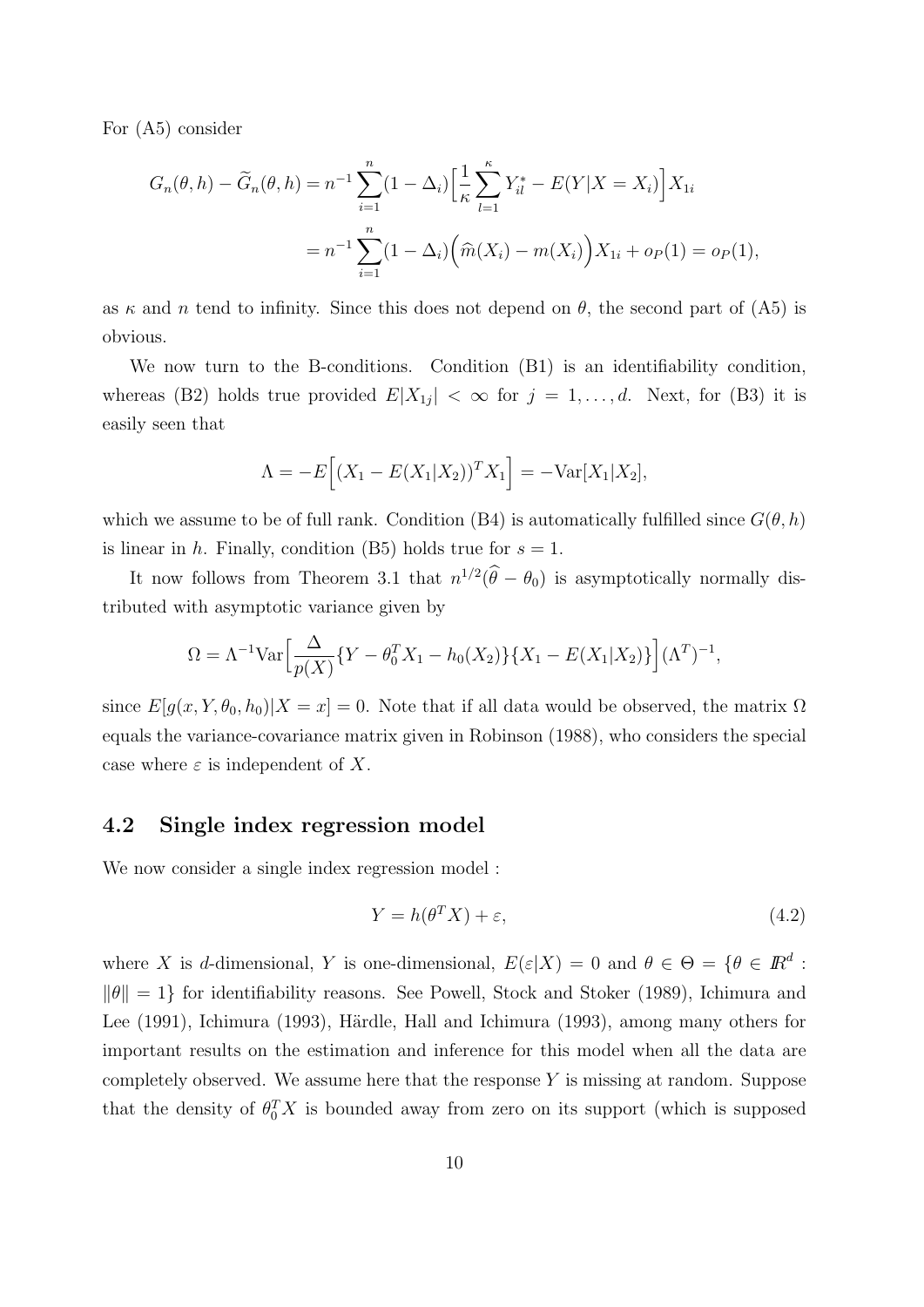to be compact). Let  $(X_1, Y_1), \ldots, (X_n, Y_n)$  be a sample of i.i.d. data drawn from model (4.2). Define  $g(x, y, \theta, h, h') = (y - h(\theta^T x))h'(\theta^T x)x$ , and let

$$
\widehat{h}_{\theta}(u) = \sum_{j=1}^{n} W_{nj}(u) Y_j
$$

be a kernel estimator of  $h_{0\theta}(u) = E(Y|\theta^T X = u)$ , where

$$
W_{nj}(u) = \frac{\Delta_j L_b(\theta^T X_j - u)}{\sum_{\ell=1}^n \Delta_\ell L_b(\theta^T X_\ell - u)},
$$

L is a kernel function and b is an appropriate bandwidth. Finally, let  $\widehat{\theta}$  be a solution of the equation  $G_n(\theta, \hat{h}_{\theta}, \hat{h}'_{\theta}) = 0.$ 

We restrict attention here to the calculation of the matrix  $\Lambda$  and the function  $\xi$ , which determine the asymptotic variance of  $\hat{\theta}$ . The verification of conditions (A1)-(A5) and (B1)-(B5) can be done by adapting the arguments used in the previous example to the context of single index models. Details are omitted. Note that

$$
\Lambda = \frac{d}{d\theta} E\Big[ (Y - h_{0\theta}(\theta^T X)) h'_{0\theta}(\theta^T X) X \Big] \Big|_{\theta = \theta_0}.
$$

It can be easily seen that  $\Lambda$  can also be written as

$$
\Lambda = -E\Big[h_0'^2(\theta_0^T X)\{X - \mu_X(\theta_0^T X)\}\{X - \mu_X(\theta_0^T X)\}^T\Big],
$$

where  $\mu_X(u) = E(X|\theta_0^T X = u)$ . Also note that

$$
\Gamma(\theta_0, h_0)[h - h_0, h' - h'_0] = -E\left[\{h_{\theta_0}(\theta_0^T X) - h_0(\theta_0^T X)\}h'_0(\theta_0^T X)X\right] \n+ E\left[\{Y - h_0(\theta_0^T X)\} \{h'_{\theta_0}(\theta_0^T X) - h'_0(\theta_0^T X)\}X\right].
$$

Since the latter term equals zero, we have that

$$
\Gamma(\theta_0, h_0)[\hat{h} - h_0, \hat{h}' - h'_0]
$$
  
=  $-n^{-1} \sum_{i=1}^n \frac{\Delta_i}{p(X_i)} \{Y_i - h_0(\theta_0^T X_i)\} h'_0(\theta_0^T X_i) E(X | \theta_0^T X = \theta_0^T X_i) + o_P(n^{-1/2}).$ 

It now follows that the asymptotic variance of  $\widehat{\theta}$  equals

$$
\Omega = \Lambda^{-1} \text{Var} \Big[ \frac{\Delta}{p(X)} \{ Y - h_0(\theta_0^T X) \} h_0'(\theta_0^T X) \{ X - E(X | \theta_0^T X) \} \Big] (\Lambda^T)^{-1}.
$$

It is easily seen that if all data would be observed and the model is homoscedastic, the matrix  $\Omega$  reduces to the asymptotic variance formula given in Härdle, Hall and Ichimura (1993) (see their section 2.5).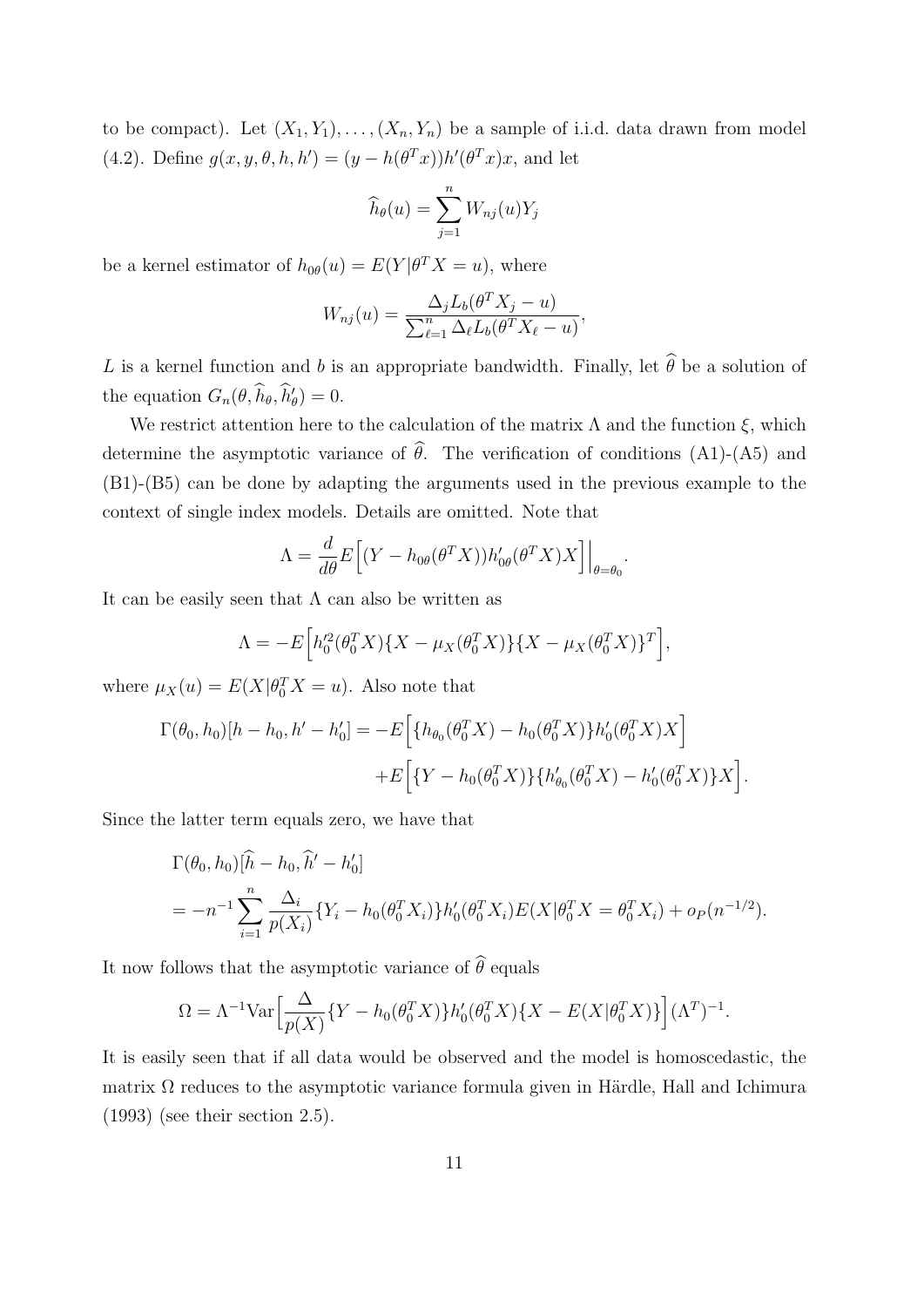#### 4.3 Copula model

In the third example we consider a copula model for two random variables  $X$  and  $Y$ , with X being always observed and Y being missing at random. We suppose that the copula belongs to a parametric family  $\{C_{\theta} : \theta \in \Theta\}$  where  $\Theta$  is a subset of  $\mathbb{R}^{p}$ . Hence, for any  $x, y,$ 

$$
F(x,y) = P(X \le x, Y \le y) = C_{\theta}(F_X(x), F_Y(y)),
$$

where  $F_X(x) = P(X \le x)$  and  $F_Y(y) = P(Y \le y)$  are the marginals of X and Y, which are completely unspecified and will be estimated nonparametrically. We assume that  $F_X$ and  $F_Y$  are continuous, so that  $\theta_0$  is unique. Let  $(X_i, Y_i)$ ,  $i = 1, \ldots, n$  be i.i.d. with common distribution F. Define  $\widehat{F}_X(x) = (n+1)^{-1} \sum_{i=1}^n I(X_i \leq x)$  and

$$
\widehat{F}_Y(y) = (n+1)^{-1} \sum_{i=1}^n \left\{ \Delta_i I(Y_i \le y) + (1 - \Delta_i) \widehat{F}(y|X_i) \right\},\,
$$

where  $\widehat{F}(y|x)$  is defined in (2.1). Note that in a second step the estimator  $\widehat{F}_Y(y)$  could be improved, by replacing  $\hat{F}(y|x)$  by  $\hat{F}_{\theta}(y|x) = C_{\theta}^{2}(\hat{F}_{X}(x), \hat{F}_{Y}(y))$ , where  $C_{\theta}^{2}$  denotes the derivative of  $C_{\theta}$  with respect to the second argument (similar notations are used to denote higher order derivatives). In what follows we restrict attention to the estimator defined in the first step. Now, define

$$
g(x, y, \theta, F_X, F_Y) = \frac{C_{\theta}^{12'}(F_X(x), F_Y(y))}{C_{\theta}^{12}(F_X(x), F_Y(y))}
$$

(the prime in  $C_{\theta}^{12'}$  stands for the derivative with respect to  $\theta$ ), i.e.  $g(x, y, \theta, F_X, F_Y)$  is the derivative of the log-likelihood function under the copula model, and define  $\hat{\theta} =$  $\arg\min_{\theta \in \Theta} ||G_n(\theta, \widehat{F}_X, \widehat{F}_Y) ||.$ 

We now calculate the function  $\xi$  defined in condition (A4), from which the formula of the asymptotic variance of  $\widehat{\theta}$  can be easily obtained. We omit the verification of the conditions of Theorem 3.1, but more details can be obtained from the authors. Let  $d_{\theta}(u, v) = C_{\theta}^{12'}(u, v) / C_{\theta}^{12}(u, v)$ . Then, straightforward calculations show that

$$
\Gamma(\theta, F_X, F_Y)[\widehat{F}_X - F_X, \widehat{F}_Y - F_Y] = E\Big[\frac{\partial}{\partial u}d_{\theta}(u, F_Y(Y))|_{u = F_X(X)}(\widehat{F}_X(X) - F_X(X)) + \frac{\partial}{\partial v}d_{\theta}(F_X(X), v)|_{v = F_Y(Y)}(\widehat{F}_Y(Y) - F_Y(Y))\Big].
$$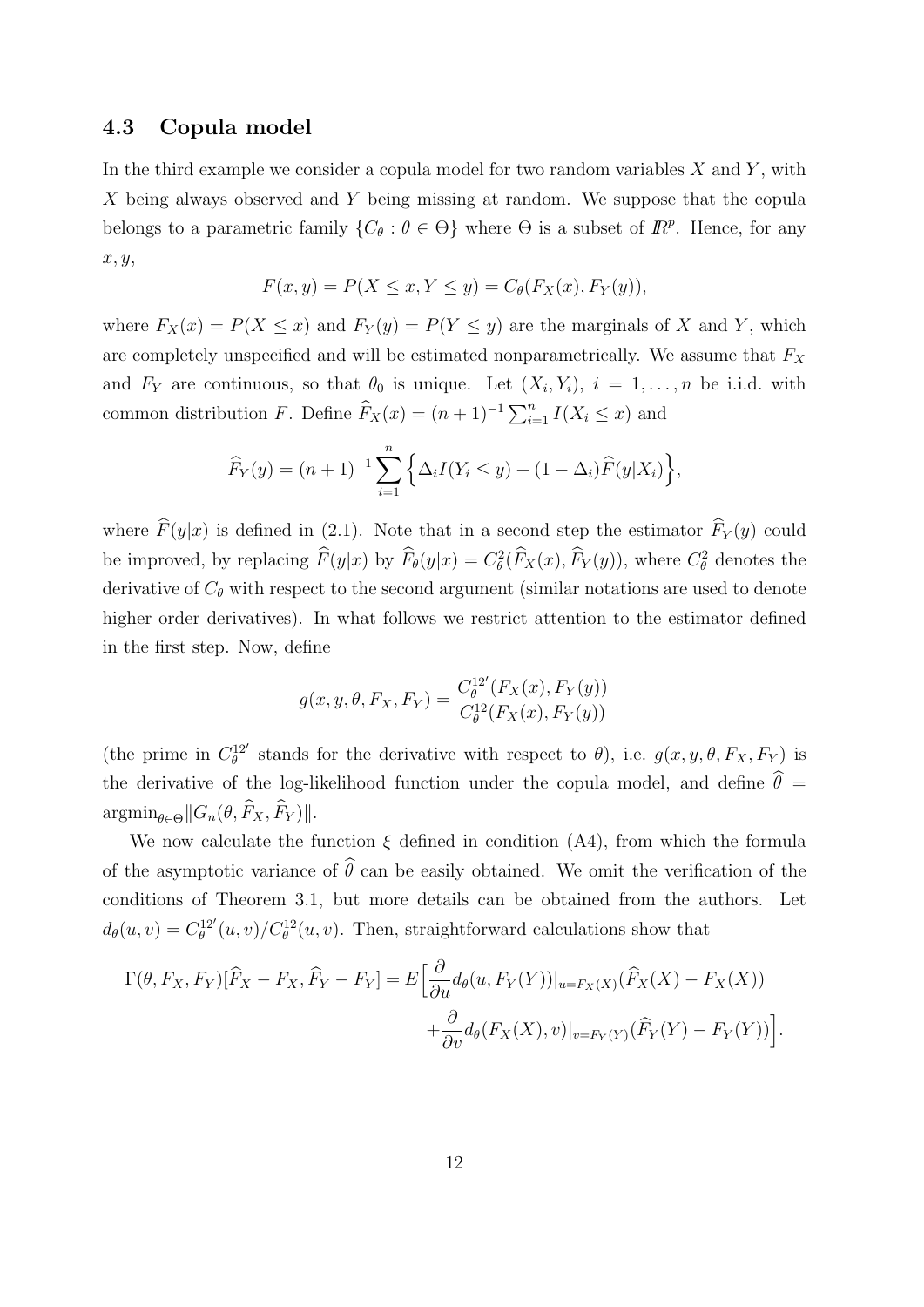Next, note that

$$
\widehat{F}_Y(y) - F_Y(y) = n^{-1} \sum_{i=1}^n \left[ \Delta_i I(Y_i \le y) + (1 - \Delta_i) F(y | X_i) - F_Y(y) \right]
$$

$$
+ n^{-1} \sum_{i=1}^n (1 - \Delta_i) \left[ \widehat{F}(y | X_i) - F(y | X_i) \right].
$$

For the second term above it can be shown that

$$
n^{-1} \sum_{i=1}^{n} (1 - \Delta_i) E\Big[\frac{\partial}{\partial v} d_{\theta}(F_X(X), v)|_{v = F_Y(Y)} (\widehat{F}(Y|X_i) - F(Y|X_i)) \Big]
$$
  
= 
$$
n^{-1} \sum_{i=1}^{n} \frac{1 - p(X_i)}{p(X_i)} E\Big[\frac{\partial}{\partial v} d_{\theta}(F_X(X), v)|_{v = F_Y(Y)} (I(Y_i \le Y) - F(Y|X_i)) \Big] + o_P(n^{-1/2}).
$$

It now follows that

$$
\Gamma(\theta_0, F_X, F_Y)[\widehat{F}_X - F_X, \widehat{F}_Y - F_Y]
$$
  
=  $n^{-1} \sum_{i=1}^n E\Big[\frac{\partial}{\partial u} d_{\theta_0}(u, F_Y(Y))|_{u = F_X(X)} \Big\{ I(X_i \le X) - F_X(X) \Big\}$   
+  $\frac{\partial}{\partial v} d_{\theta_0}(F_X(X), v)|_{v = F_Y(Y)} \Big\{ \Delta_i I(Y_i \le Y) + (1 - \Delta_i) F(Y|X_i) - F_Y(Y) + \frac{1 - p(X_i)}{p(X_i)} (I(Y_i \le Y) - F(Y|X_i)) \Big\} \Big\} + o_P(n^{-1/2}).$ 

The formula of the asymptotic variance can now be easily obtained from Theorem 3.1.

## 5 Simulation study

In this section we present simulation results for a single index mean regression model. Consider

$$
Y = h(\theta^T X) + \varepsilon,
$$

where  $X = (X_1, X_2, X_3)^T$ ,  $X_j \sim$  Unif[0, 1]  $(j = 1, 2, 3)$ ,  $(X_1, X_2, X_3)$  are mutually independent,  $\varepsilon \sim N(0, 0.5^2)$ ,  $\theta \in \Theta = {\theta \in \mathbb{R}^3 : ||\theta|| = 1}$ , and  $h(u) = \exp(u)$ . The probability that the response  $Y$  is missing depends on the covariate  $X$  via a logistic model :

$$
P(\Delta = 1 | X, Y) = \frac{\exp(\beta^T X)}{1 + \exp(\beta^T X)}.
$$

Note that  $\Theta$  can be regarded as compact by reparametrizing the unit circle via a polar transformation and using the angles of the polar transformation as the new parameter to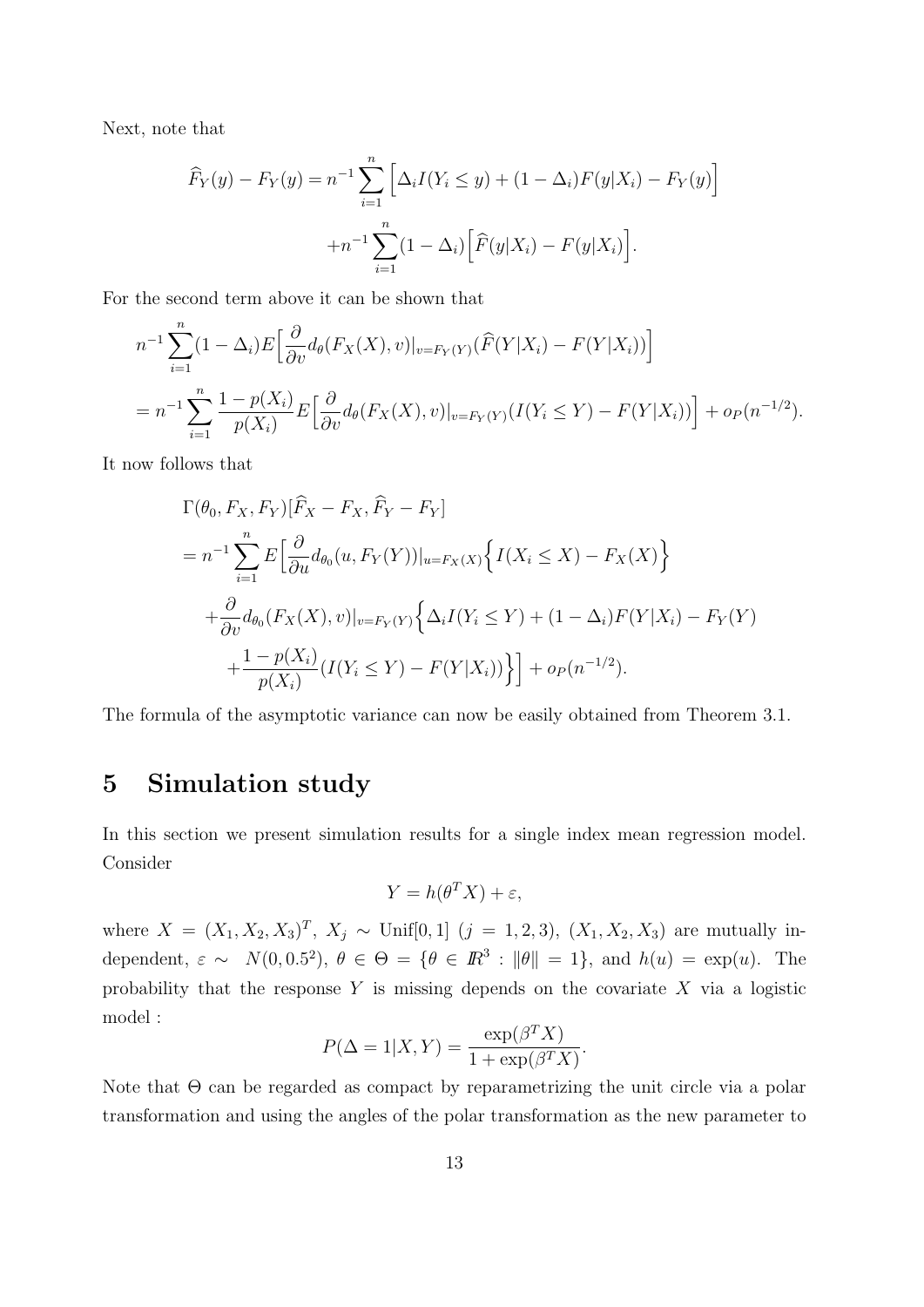replace  $\theta$ , i.e. we write  $\theta(\alpha) = (\sin(\alpha_1)\sin(\alpha_2), \sin(\alpha_1)\cos(\alpha_2), \cos(\alpha_1))^T$  for some  $\alpha_1, \alpha_2$ . Note that  $\|\theta\| = 1$  for any value of  $\alpha_1$  and  $\alpha_2$ . In the simulations, we work with  $\alpha_1 = \pi/3$ and  $\alpha_2 = \pi/6$ , and we take  $\beta = (1, 1, 0)^T$  in Table 1, and  $\beta = (0.5, 0.5, 0)^T$  in Table 2.

The estimating function for  $\alpha_1$  and  $\alpha_2$  is given by

$$
g(x, y, \alpha, h)
$$
  
=  $\left\{y - h(\theta(\alpha)^{T}x)\right\}h'(\theta(\alpha)^{T}x)\left(\begin{array}{c} \cos(\alpha_1)\sin(\alpha_2)x_1 + \cos(\alpha_1)\cos(\alpha_2)x_2 - \sin(\alpha_1)x_3\\ \sin(\alpha_1)\cos(\alpha_2)x_1 - \sin(\alpha_1)\sin(\alpha_2)x_2 \end{array}\right).$ 

Next, define  $\widehat{h}(u) = \sum_{j=1}^{n} W_{nj}(u) Y_j$ , where

$$
W_{nj}(u) = \frac{\Delta_j K_b(u - \theta(\alpha)^T X_j)}{\sum_{i=1}^n \Delta_i K_b(u - \theta(\alpha)^T X_i)}.
$$

The imputed estimating equation is

$$
G_n(\alpha, h) = n^{-1} \sum_{i=1}^n \left[ \Delta_i g(X_i, Y_i, \alpha, h) + (1 - \Delta_i) \frac{1}{\kappa} \sum_{l=1}^\kappa g(X_i, Y_{il}^*, \alpha, h) \right].
$$
 (5.1)

We now define  $\hat{\alpha}$  as the solution of the equation  $G_n(\alpha, \hat{h}) = 0$  with respect to all vectors  $\alpha \in [0, 2\pi]^2$ . Throughout the simulation k was set to be 50.

Two bandwidths need to be selected. The first one is the bandwidth a in the kernel estimator of the conditional distribution function  $F(y|x)$  defined in (2.1), which is used for the imputation procedure. The second one is in the bandwidth  $b$  in the kernel estimator of the function  $h$ . Because the cross-validation method for selecting bandwidths is complicated when imputation is involved, and because it can only produce one combination of bandwidths, we prefer to use a sequence of bandwidths for  $a$  and  $b$  to study the influence of the bandwidths on the estimator. In our simulation, we considered for  $a$  and  $b$  all values between 0.02 and 0.30 with step size 0.02. We so obtain 225 combinations of the bandwidths used for estimating  $\alpha$ . We report in Tables 1 and 2 the results corresponding to the 9 pairs of bandwidths a and b that lead to the smallest MSEs.

Table 1 summarizes the bias, standard deviation and MSE of the estimators of  $\alpha_1$  and  $\alpha_2$  based on the selected a and b. The MSE is the sum of the MSEs of  $\hat{\alpha}_1$  and  $\hat{\alpha}_2$ . Each entry is based on 500 simulations. The table shows that the influence of the bandwidth is rather small. We also notice that the bias is reasonably close to 0 and as the sample size increases, the standard deviation and MSE of  $\hat{\alpha}_1$  and  $\hat{\alpha}_2$  decrease. In Table 2 the percentage of missing values is 38% compared to 27% in Table 1. As can be expected, the standard deviation and the MSE of  $\hat{\alpha}_1$  and  $\hat{\alpha}_2$  are larger compared to Table 1.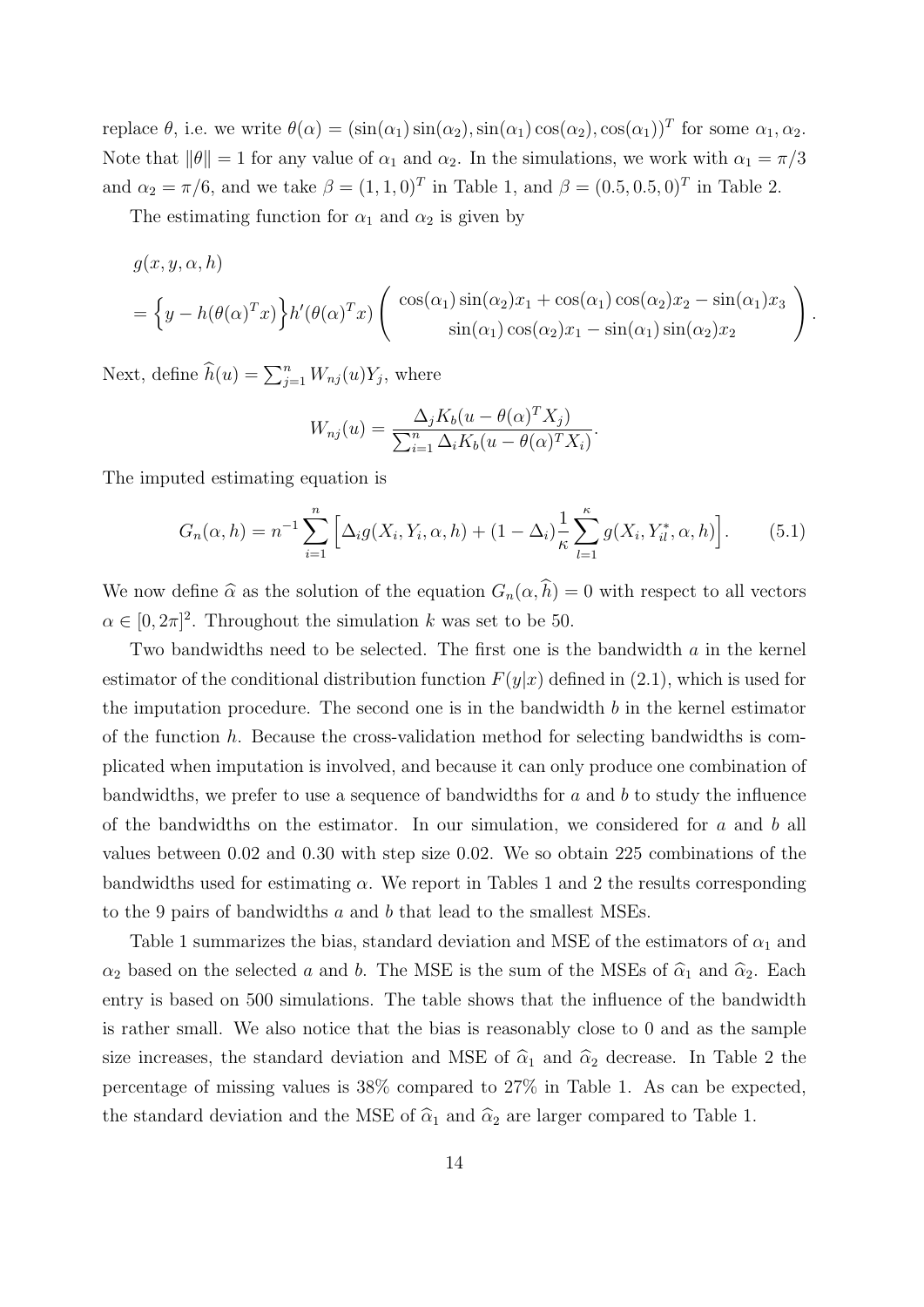## Appendix

Below we list the assumptions that are needed for the main result in Section 3. The following notations are needed. We equip the space H with a semi-norm  $\|\cdot\|_{\mathcal{H}}$ , defined by  $||h||_{\mathcal{H}} = \sup_{\theta \in \Theta} ||h_{\theta}||_{S}$  for any  $h \in \mathcal{H}$ , i.e.  $||\cdot||_{\mathcal{H}}$  is a sup-norm with respect to the  $\theta$ -argument and a semi-norm  $\|\cdot\|_S$  with respect to all the other arguments. Also,  $N(\lambda, \mathcal{H}, \|\cdot\|_{\mathcal{H}})$  is the covering number of the class  $\mathcal H$  with respect to the norm  $\|\cdot\|_{\mathcal H}$ , i.e. the minimal number of balls of  $\|\cdot\|_{\mathcal{H}}$ -radius  $\lambda$  needed to cover  $\mathcal{H}$ . We use the notation  $\Lambda(\theta) = \frac{d}{d\theta}G(\theta, h_0)$  to denote the complete derivative of  $G(\theta, h_0)$  with respect to  $\theta$ , i.e.

$$
\Lambda(\theta) = \frac{d}{d\theta} G(\theta, h_0) = \lim_{\tau \to 0} \frac{1}{\tau} \Big[ G(\theta + \tau, h_{0, \theta + \tau}) - G(\theta, h_{0\theta}) \Big], \tag{A.1}
$$

and the notation  $\Gamma(\theta, h_0)[h - h_0]$  to denote the functional derivative of  $G(\theta, h_0)$  in the direction  $[h - h_0]$ , i.e.

$$
\Gamma(\theta, h_0)[h - h_0] = \lim_{\tau \to 0} \frac{1}{\tau} \Big[ G(\theta, h_0 + \tau(h - h_0)) - G(\theta, h_0) \Big].
$$

We also need to introduce the function

$$
\widetilde{G}_n(\theta, h) = n^{-1} \sum_{i=1}^n [\Delta_i g(X_i, Y_i, \theta, h) + (1 - \Delta_i) E\{g(X_i, Y, \theta, h) | X = X_i\}].
$$

Finally,  $\|\cdot\|$  denotes the Euclidean norm.

#### Assumptions on the estimator  $\hat{h}$

- (A1)  $\sup_{\theta \in \Theta} \|\hat{h}_{\theta} h_{0\theta}\|_{S} = o_P(1)$ , and  $\sup_{\|\theta \theta_0\| \leq \delta_n} \|\hat{h}_{\theta} h_{0\theta}\|_{S} = o_P(n^{-1/4})$ , where  $\delta_n \to 0$ , and where  $h_{0\theta}$  is such that  $h_{0\theta_0} \equiv h_0$ .
- (A2)  $P(\widehat{h}_{\theta} \in \mathcal{H}) \to 1$  as n tends to infinity, uniformly over all  $\theta$  with  $\|\theta \theta_0\| = o(1)$ , and  $\int_0^\infty \sqrt{\log N(\lambda^{1/s}, \mathcal{H}, \|\cdot\|_{\mathcal{H}})} d\lambda < \infty$ , where  $0 < s \leq 1$  is defined in condition (B5).
- (A3) For  $\theta$  in a neighborhood of  $\theta_0$ ,  $\|\Gamma(\theta, h_0)\hat{h} h_0\| \Gamma(\theta_0, h_0)\hat{h} h_0\|_W = o_P(\|\theta \theta_0\|).$
- (A4)  $\Gamma(\theta_0, h_0)[\hat{h} h_0] = n^{-1} \sum_{i=1}^n \xi(X_i, \Delta_i Y_i, \Delta_i) + o_P(n^{-1/2}),$  where the function  $\xi =$  $(\xi_1,\ldots,\xi_r)$  satisfies  $E[\xi_j(X,\Delta Y,\Delta)] = 0$  and  $E[\xi_j^2(X,\Delta Y,\Delta)] < \infty$  for  $j = 1,\ldots,r$ .

(A5) 
$$
\sup_{\theta \in \Theta} ||G_n(\theta, \widehat{h}) - \widetilde{G}_n(\theta, \widehat{h})||_W = o_P(1)
$$
, and for any  $\delta_n \to 0$ ,

$$
\sup_{\|\theta-\theta_0\|\leq\delta_n} \|G_n(\theta,\widehat{h}) - \widetilde{G}_n(\theta,\widehat{h}) - G_n(\theta_0,h_0) + \widetilde{G}_n(\theta_0,h_0)\|_W = o_P(n^{-1/2}).
$$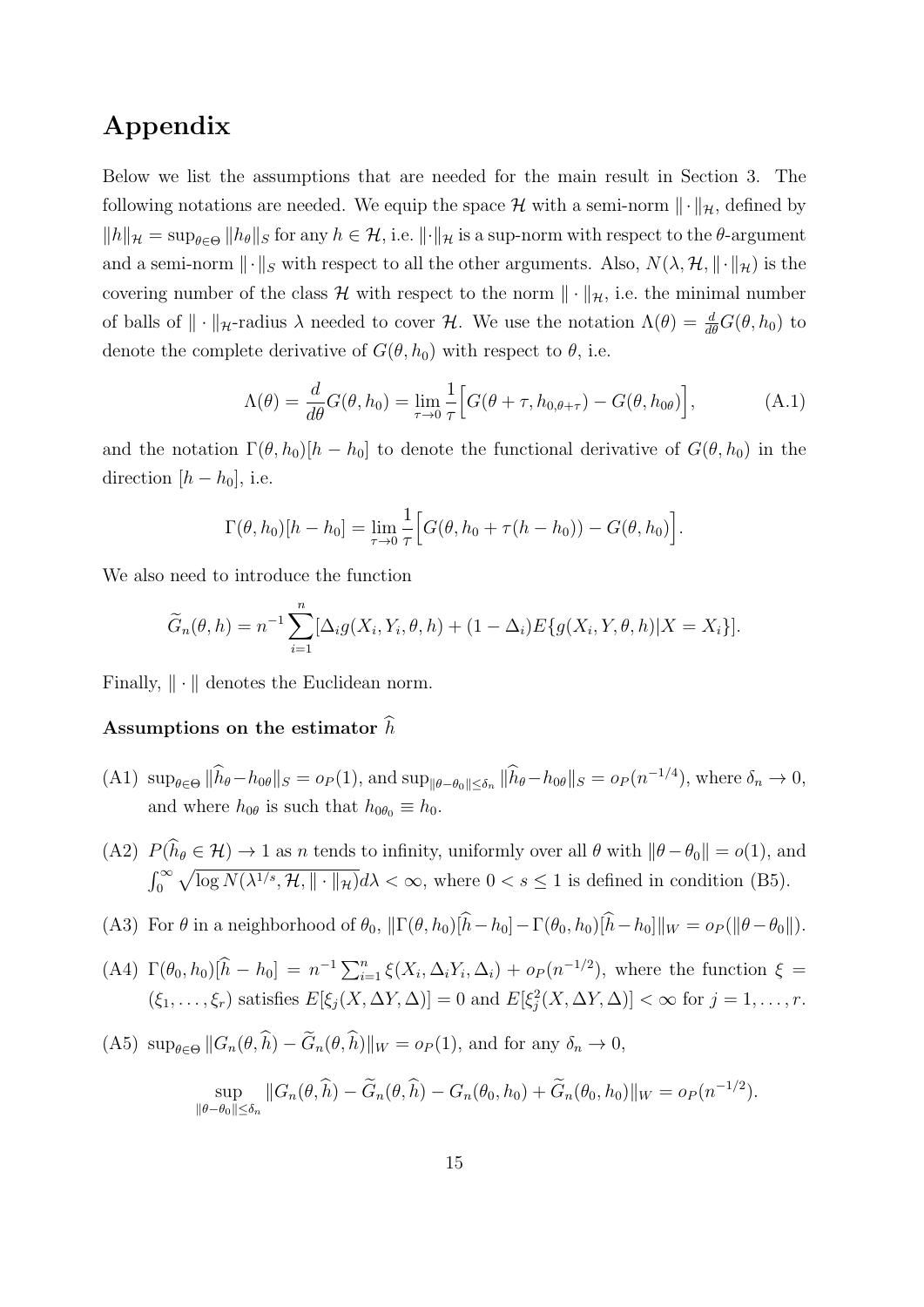#### Assumptions on the function G

- (B1) For all  $\delta > 0$ , there exists  $\epsilon > 0$  such that  $\inf_{\|\theta-\theta_0\|>\delta} ||G(\theta, h_0)||_W \geq \epsilon > 0$ .
- (B2) Uniformly for all  $\theta \in \Theta$ ,  $G(\theta, h)$  is continuous in h with respect to the  $\|\cdot\|_{\mathcal{H}}$ -norm at  $h = h_0$ .
- (B3) The matrix  $\Lambda(\theta)$  exists for  $\theta$  in a neighborhood of  $\theta_0$ , and is continuous at  $\theta = \theta_0$ . Moreover,  $\Lambda \equiv \Lambda(\theta_0)$  is of full rank.
- (B4) For all  $\theta$  in a neighborhood of  $\theta_0$ ,  $\Gamma(\theta, h_0)[h h_0]$  exists in all directions  $[h h_0]$ , and for some  $0 < c < \infty$ ,  $||G(\theta, h) - G(\theta, h_0) - \Gamma(\theta, h_0)||_W \le c||h - h_0||_H^2$ .
- (B5) For each  $j = 1, \ldots, r$ ,

$$
E\Big[\sup_{(\theta',h'):\|\theta'-\theta\|\leq\delta,\|h'-h\|_{\mathcal{H}}\leq\delta}|g_j(X,Y,\theta',h')-g_j(X,Y,\theta,h)|^2\Big]\leq K\delta^{2s},
$$

for all  $(\theta, h) \in \Theta \times \mathcal{H}$  and  $\delta > 0$ , and for some constants  $0 < K < \infty$  and  $0 < s \leq 1$ .

#### Regularity assumptions

- (C1) The kernel K satisfies  $K(u_1, \ldots, u_{d_x}) = \prod_{j=1}^{d_x} k(u_j)$ , where k is a qth-order  $(q \ge 2)$ univariate probability density function supported on  $[-1, 1]$ , and k is bounded, symmetric and Lipschitz continuous. The bandwidth  $a_n$  satisfies  $na_n^{d_x} \to \infty$  and  $na_n^{2q} \to 0$ . Moreover,  $\kappa \to \infty$ .
- (C2) For all  $x_0 \in \mathcal{X}$  and  $\theta \in \Theta$ , the function  $x \to E[g^{\ell}(x_0, Y, \theta, h_0)|X=x]$  is uniformly continuous in x for  $\ell = 1$  and 2, and  $E[g^2(X, Y, \theta, h_0)] < \infty$ .
- (C3) For all  $x_0 \in \mathcal{X}$  and  $\theta \in \Theta$ , the functions  $x \to p(x)$ ,  $f_X(x)$ ,  $m_g(x_0, x, \theta, h_0)$  and  $m_{g^2}(x_0, x, \theta, h_0)$  are q times continuously differentiable with respect to the components of x on the interior of their support. Here,  $f_X$  is the probability density function of X and  $m_{g^{\ell}}(x_0, x, \theta, h) = E[g^l(x_0, Y, \theta, h)|X = x]$ . Moreover,  $\inf_{x \in \mathcal{X}} p(x) > 0$ .

**Remark A.1** Suppose the functions in H have a compact support R of dimension  $d \leq$  $d_x + d_y$ . In order to check condition (A2), define for any vector  $a = (a_1, \ldots, a_d)$  of d integers, the differential operator

$$
D^a = \frac{\partial^{|a|}}{\partial u_1^{a_1} \dots \partial u_d^{a_d}},
$$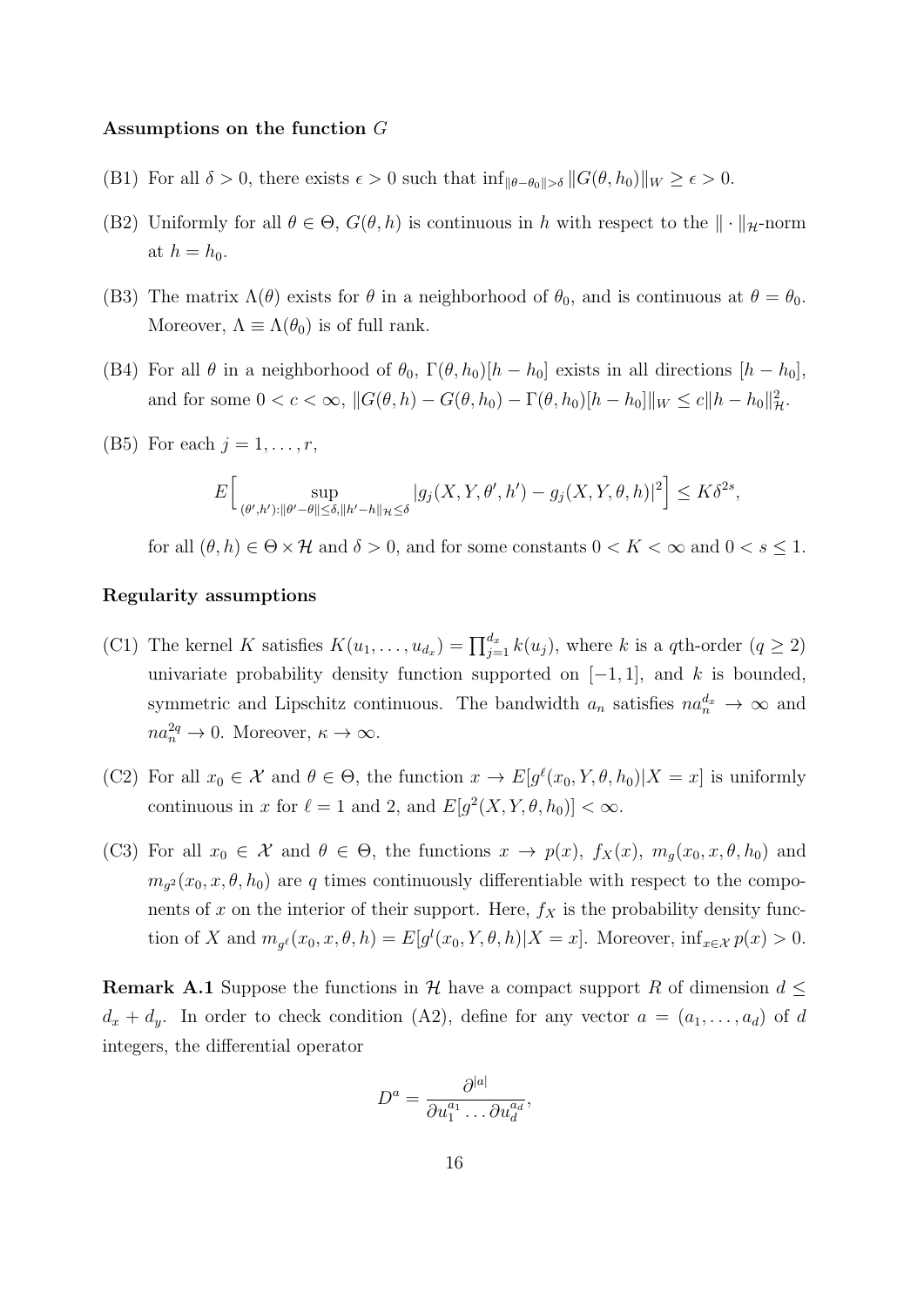where  $|a| = \sum_{i=1}^d a_i$ . For any smooth function  $h: R \to \mathbb{R}$  and some  $\alpha > 0$ , let  $\underline{\alpha}$  be the largest integer smaller than  $\alpha$ , and

$$
||h||_{\infty,\alpha} = \max_{|a| \leq \alpha} \sup_{u} |D^a h(u)| + \max_{|a| = \alpha} \sup_{u \neq u'} \frac{|D^a h(u) - D^a h(u')|}{||u - u'||^{\alpha - \underline{\alpha}}}.
$$

Further, let  $C_M^{\alpha}(R)$  be the set of all continuous functions  $h: R \to \mathbb{R}$  with  $||h||_{\infty,\alpha} \leq M$ . If  $\mathcal{H} \subset C^{\alpha}_M(R)$  with  $\|\cdot\|_{\mathcal{H}} = \|\cdot\|_{\infty}$ , then  $\log N(\lambda, \mathcal{H}, \|\cdot\|_{\infty}) \leq K(M/\lambda)^{d/\alpha}$ , where K is a constant depending only on  $d, \alpha$  and the Lebesgue measure of the domain R. Hence,

$$
\int_0^\infty \sqrt{\log N(\lambda^{1/s}, \mathcal{H}, \| \cdot \|_\infty)} d\lambda < \infty \quad \text{if} \quad \alpha > \frac{d}{2s}
$$

(see Theorem 2.7.1 in Van der Vaart and Wellner (1996)).

Proof of Theorem 3.1. The proof is based on Theorems 1 and 2 in Chen, Linton and Van Keilegom (2003) (CLV hereafter). In these theorems high-level conditions are given under which the estimator  $\widehat{\theta}$  is, respectively, weakly consistent and asymptotically normal. We start with verifying the conditions of Theorem 1 in CLV. Condition (1.1) holds by definition of  $\widehat{\theta}$ , while the second, third and fourth condition are guaranteed by assumptions (B1), (B2) and (A1). Finally, condition (1.5) can be treated in a similar way as condition  $(2.5)$  of Theorem 2 of CLV, which we check below. Next, we verify conditions  $(2.1)$ – $(2.6)$ of Theorem 2 in CLV. Condition (2.1) is, as for condition (1.1), valid by construction of the estimator  $\hat{\theta}$ . For (2.2) and the first part of (2.3), use assumptions (B3) and (B4). For the second part of  $(2.3)$ , it follows from the proof in CLV that it suffices to assume  $(A3)$ . Next, for condition  $(2.4)$ , we use assumptions  $(A1)$  and  $(A2)$ . For  $(2.5)$ , note that

$$
||G_n(\theta, h) - G(\theta, h) - G_n(\theta_0, h_0) + G(\theta_0, h_0)||_W
$$
  
\n
$$
\leq ||G_n(\theta, h) - \widetilde{G}_n(\theta, h) - G_n(\theta_0, h_0) + \widetilde{G}_n(\theta_0, h_0)||_W
$$
  
\n
$$
+ ||\widetilde{G}_n(\theta, h) - G(\theta, h) - \widetilde{G}_n(\theta_0, h_0) + G(\theta_0, h_0)||_W.
$$

For the first term above, note that it follows from the proof of Theorem 2 in CLV that it suffices to take  $h = \hat{h}$ . Hence, assumption (A5) gives the required rate. For the second term we verify the conditions of Theorem 3 in CLV. For condition (3.2) note that for  $j = 1, \ldots, r$  and for fixed  $(\theta, h) \in \Theta \times \mathcal{H}$ ,

$$
E\Big[\sup^* \Big|\Delta g_j(X, Y, \theta', h') - \Delta g_j(X, Y, \theta, h) - (1 - \Delta)E\{g_j(X, Y, \theta', h')|X\}
$$
  
+ 
$$
(1 - \Delta)E\{g_j(X, Y, \theta, h)|X\}\Big|\Big]
$$
  

$$
\leq 2E\Big[\sup^* \Big|g_j(X, Y, \theta', h') - g_j(X, Y, \theta, h)\Big|\Big],
$$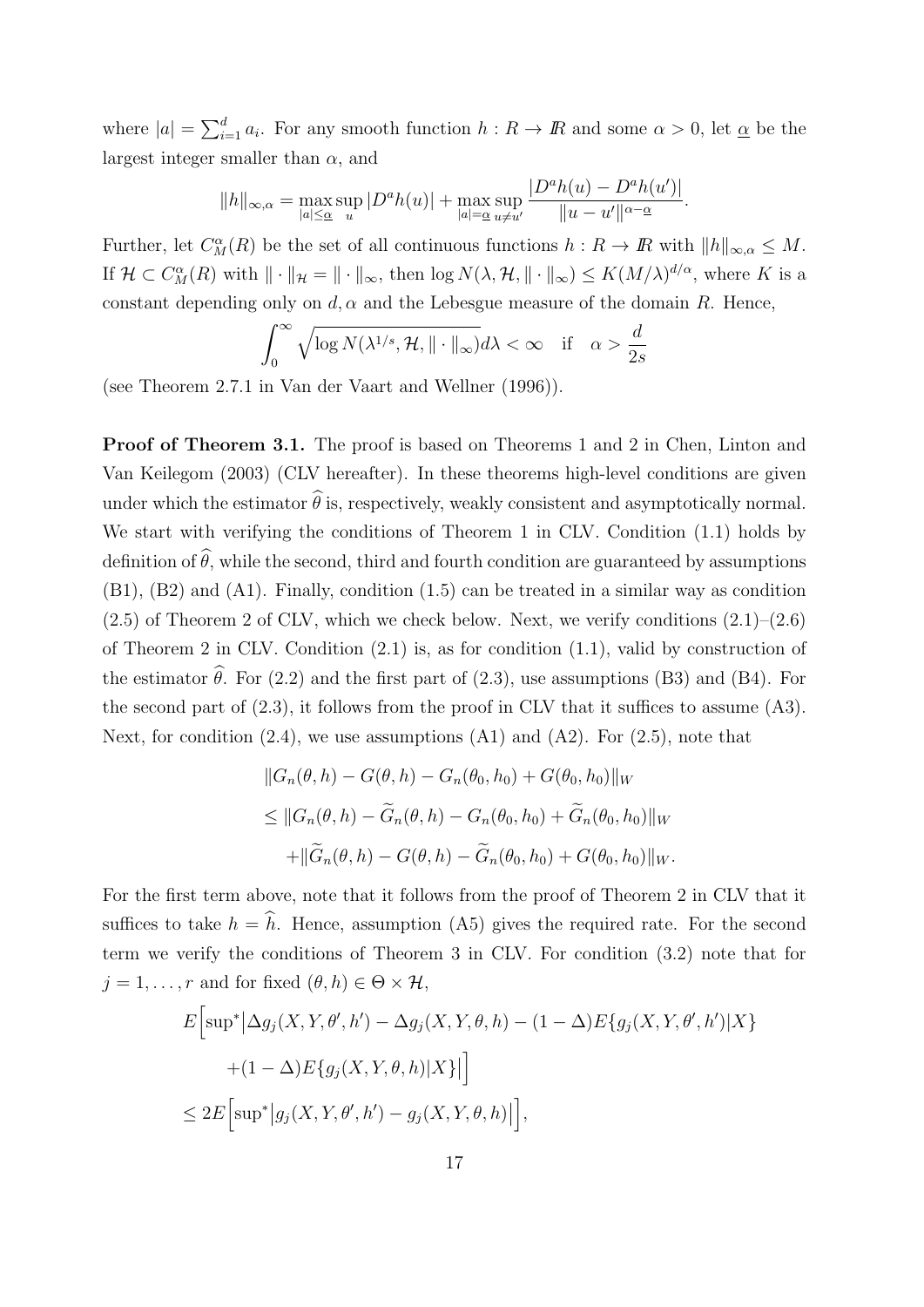where sup<sup>\*</sup> is the supremum over all  $\|\theta' - \theta\| \leq \delta_n$  and  $\|h' - h\|_{\mathcal{H}} \leq \delta_n$ , with  $\delta_n \to 0$ . Hence, condition (3.2) follows from assumption (B5), whereas condition (3.3) is given in (A2). Finally, condition (2.6) is valid by combining assumption (A4), Proposition A.1 and the central limit theorem.  $\Box$ 

**Proposition A.1** Assume that conditions  $(A1)-(A5)$ ,  $(B1)-(B5)$  and  $(C1)-(C3)$  hold. Then,

$$
G_n(\theta_0, h_0) = n^{-1} \sum_{i=1}^n \left\{ \frac{\Delta_i}{p(X_i)} g(X_i, Y_i, \theta_0, h_0) + \left( 1 - \frac{\Delta_i}{p(X_i)} \right) E[g(X_i, Y, \theta_0, h_0) | X = X_i] \right\}
$$
  
+  $o_P(n^{-1/2}).$ 

Proof. First we consider

$$
G_n(\theta_0, h_0) - \tilde{G}_n(\theta_0, h_0)
$$
  
=  $n^{-1} \sum_{i=1}^n (1 - \Delta_i) \left\{ \frac{1}{\kappa} \sum_{l=1}^\kappa g(X_i, Y_{il}^*, \theta_0, h_0) - \tilde{m}_{ga}(X_i, \theta_0, h_0) \right\}$   
+  $n^{-1} \sum_{i=1}^n (1 - \Delta_i) \left\{ \tilde{m}_{ga}(X_i, \theta_0, h_0) - m_g(X_i, \theta_0, h_0) \right\}$   
:=  $V_{n1}(\theta_0, h_0) + V_{n2}(\theta_0, h_0),$ 

where  $m_g(x, \theta_0, h_0) = E[g(x, Y, \theta_0, h_0)|X = x]$  and

$$
\widetilde{m}_{ga}(x,\theta_0,h_0) = \sum_{j=1}^n \frac{\Delta_j K_a(X_j - x)}{\sum_{l=1}^n \Delta_l K_a(X_l - x)} g(x, Y_j, \theta_0, h_0)
$$

is the conditional mean imputation based on the kernel estimator of the conditional distribution. We will first show that  $V_{n1}(\theta_0, h_0) = o_P(n^{-1/2})$ , which means that we can just substitute  $\kappa^{-1} \sum_{l=1}^{\kappa} g(X_i, Y_{il}^*, \theta_0, h_0)$  by the conditional mean imputation  $\widetilde{m}_{ga}(X_i, \theta_0, h_0)$ , which would simplify the theoretical analysis. However, the proposed imputation is attractive in practical implementations as it separates the imputation and analysis steps, as proposed by Little and Rubin (2002). Let  $\chi_{nc} = \{(X_j, Y_j, \Delta_j = 1) : j = 1, \ldots, n\}$  be the complete part of the sample with no missing values. Given  $X_i$  with  $\Delta_i = 0$ , write  $\widehat{m}_{g\kappa}(X_i, \theta_0, h_0) = \kappa^{-1} \sum_{l=1}^{\kappa} g(X_i, Y_{il}^*, \theta_0, h_0)$ . From the way we impute  $Y_{il}^*$ ,

$$
E\{\hat{m}_{g\kappa}(X_i, \theta_0, h_0)|\chi_{nc}, X_i, \Delta_i = 0\} = \tilde{m}_{ga}(X_i, \theta_0, h_0).
$$
 (A.2)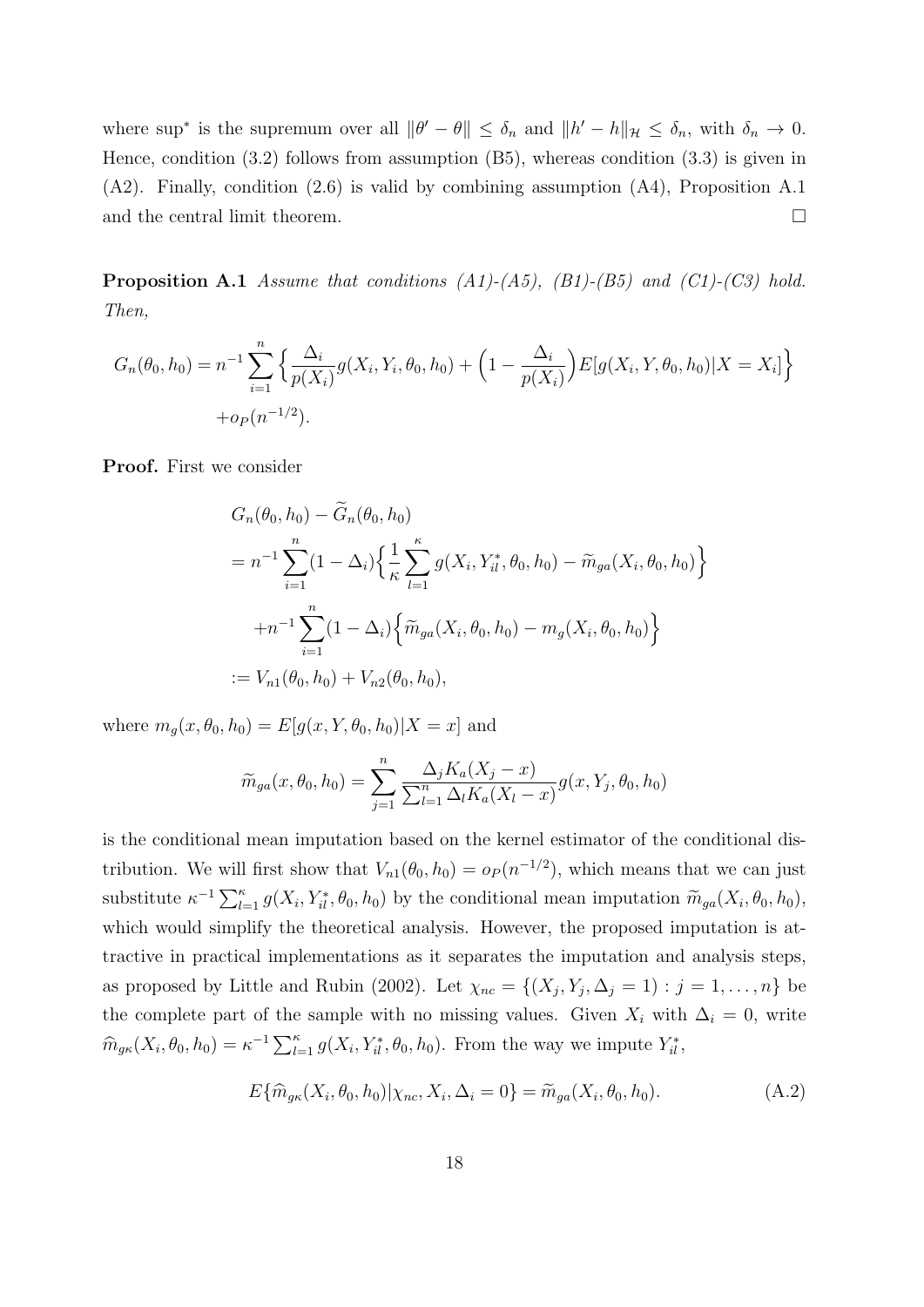Hence,  $E\{V_{n1}(\theta_0, h_0)\} = 0$ . We next calculate the variance of  $V_{n1}(\theta_0, h_0)$ . Note that

$$
\operatorname{Var}\{V_{n1}(\theta_0, h_0)\} = n^{-2} \sum_{i,j}^{n} \operatorname{Cov}\Big\{ (1 - \Delta_i) [\widehat{m}_{g\kappa}(X_i, \theta_0, h_0) - \widetilde{m}_{g a}(X_i, \theta_0, h_0)],
$$

$$
(1 - \Delta_j) [\widehat{m}_{g\kappa}(X_j, \theta_0, h_0) - \widetilde{m}_{g a}(X_j, \theta_0, h_0)] \Big\}.
$$

If  $i \neq j$ , then conditioning on  $\chi_{nc}$ ,  $(X_i, \Delta_i = 0)$  and  $(X_j, \Delta_j = 0)$ ,

$$
Cov\Big[\{\widehat{m}_{g\kappa}(X_i,\theta_0,h_0),\widehat{m}_{g\kappa}(X_j,\theta_0,h_0)\}\big|\chi_{nc},(X_i,\Delta_i=0),(X_j,\Delta_j=0)\Big] = 0.
$$

This together with (A.2) implies that

$$
\begin{split}\n\text{Var}\{V_{n1}(\theta_{0}, h_{0})\} \\
&= n^{-2} \sum_{i=1}^{n} \text{Var}\Big\{ (1 - \Delta_{i}) [\widehat{m}_{g\kappa}(X_{i}, \theta_{0}, h_{0}) - \widetilde{m}_{g a}(X_{i}, \theta_{0}, h_{0})] \Big\} \\
&= n^{-1} E \Big[ \text{Var}\Big\{ \widehat{m}_{g\kappa}(X_{i}, \theta_{0}, h_{0}) - \widetilde{m}_{g a}(X_{i}, \theta_{0}, h_{0}) | \chi_{nc}, (X_{i}, \Delta_{i} = 0) \Big\} \Big] \\
&= (n\kappa)^{-1} E \Big[ \frac{\sum_{l=1}^{n} \Delta_{l} K_{a}(X_{l} - X_{i}) (gg^{T})(X_{i}, Y_{l}, \theta_{0}, h_{0})}{\sum_{l=1}^{n} \Delta_{l} K_{a}(X_{l} - X_{i})} - (\widetilde{m}_{g a} \widetilde{m}_{g a}^{T})(X_{i}, \theta_{0}, h_{0}) \Big] \\
&= O\{(n\kappa)^{-1}\},\n\end{split} \tag{A.4}
$$

provided (C2) and (C3) hold true. Hence,  $V_{n1}(\theta_0, h_0) = o_P(n^{-1/2})$ . Next, we consider the term  $V_{n2}(\theta_0, h_0)$ . Defining  $w_j(x, a) = \Delta_j K_a(X_j - x) / {\sum_{l=1}^n \Delta_l K_a(X_l - x)}$ , we have,

$$
V_{n2}(\theta_0, h_0) = n^{-1} \sum_{i=1}^n (1 - \Delta_i) \sum_{k=1}^n w_k(X_i, a) \Big\{ g(X_i, Y_k, \theta_0, h_0) - m_g(X_i, \theta_0, h_0) - g(X_k, Y_k, \theta_0, h_0) + m_g(X_k, \theta_0, h_0) \Big\}
$$
  
+ 
$$
n^{-1} \sum_{i=1}^n (1 - \Delta_i) \sum_{k=1}^n w_k(X_i, a) \Big\{ g(X_k, Y_k, \theta_0, h_0) - m_g(X_k, \theta_0, h_0) \Big\}
$$
  
= 
$$
V_{n21}(\theta_0, h_0) + V_{n22}(\theta_0, h_0).
$$

First, we will show that  $V_{n21}(\theta_0, h_0) = o_P(n^{-1/2})$ . Note that  $E[V_{n21}(\theta_0, h_0)] = 0$  and using the notation

$$
\gamma_{nj}(x_1, x_2) = (1 - p(x_1))(1 - p(x_2)) \text{Cov}[g(x_1, Y_j, \theta_0, h_0) - g(X_j, Y_j, \theta_0, h_0),
$$
  

$$
g(x_2, Y_j, \theta_0, h_0) - g(X_j, Y_j, \theta_0, h_0) |X_j|,
$$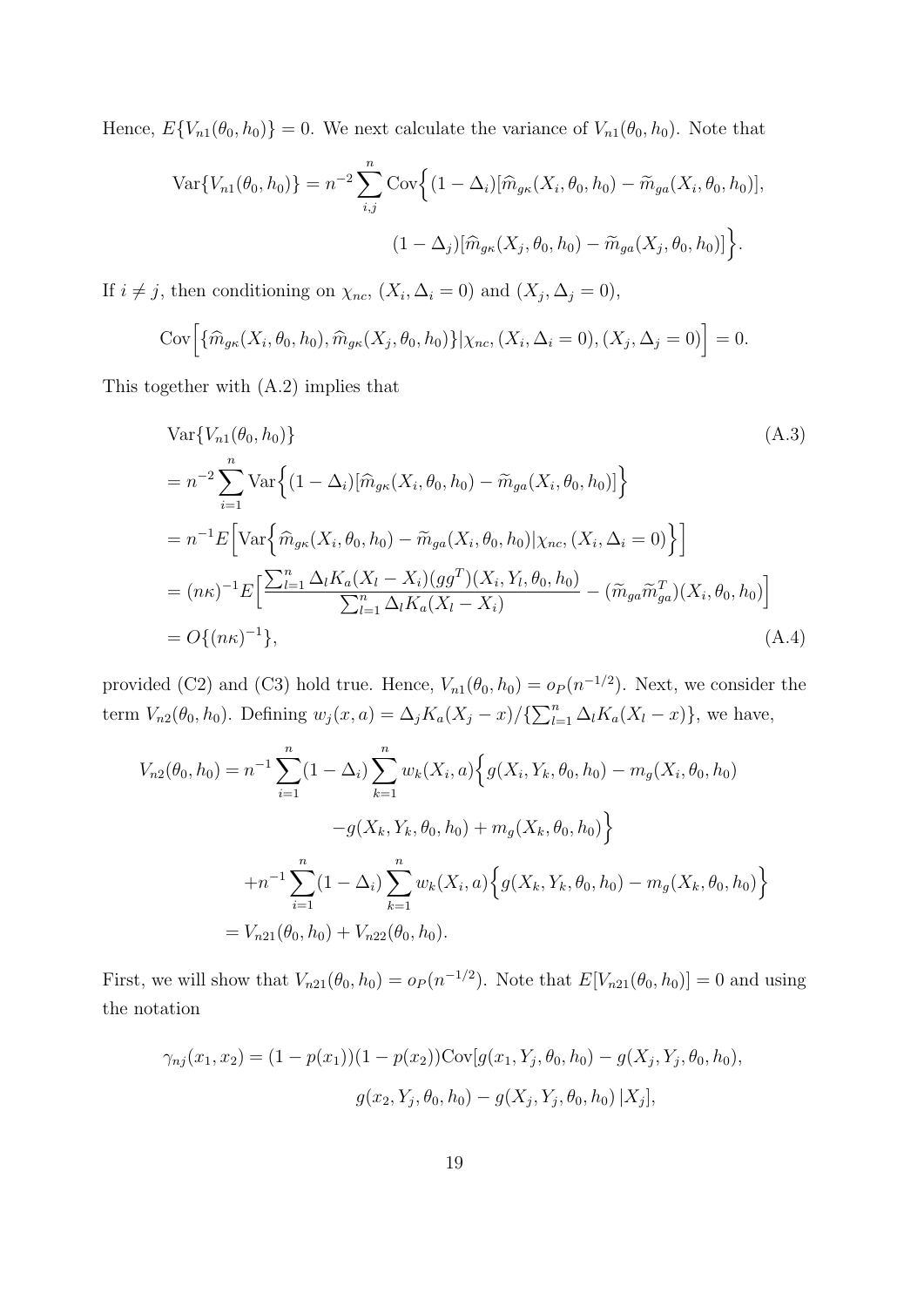we have,

$$
\begin{aligned} \text{Var}[V_{n21}(\theta_0, h_0)] &= E\Big\{\text{Var}[V_{n21}(\theta_0, h_0)|X_1, \dots, X_n]\Big\} \\ &= n^{-2} \sum_{i,j,k=1}^n E\Big\{w_j(X_i, a)w_j(X_k, a)\gamma_{nj}(X_i, X_k)\Big\} \\ &= n^{-2} \sum_{i,j,k=1}^n E\Big\{w_j(X_i, a)w_j(X_k, a)\gamma_{nj}(X_j, X_j)\Big\} + O(n^{-1}a_n^q) \\ &= O(n^{-1}a_n^q), \end{aligned}
$$

since  $\gamma_{nj}(X_j, X_j) = 0$ . Hence,  $V_{n21}(\theta_0, h_0) = o_P(n^{-1/2})$ . Next, note that

$$
V_{n22}(\theta_0, h_0) = n^{-1} \sum_{i=1}^n \Delta_i \{ g(X_i, Y_i, \theta_0, h_0) - m_g(X_i, \theta_0, h_0) \} \frac{1 - p(X_i)}{p(X_i)} + o_P(n^{-1/2}),
$$

where the rate of the remainder term can be shown in a similar way as for  $V_{n21}(\theta_0, h_0)$ . This shows that

$$
G_n(\theta_0, h_0)
$$
  
=  $\widetilde{G}_n(\theta_0, h_0) + [G_n(\theta_0, h_0) - \widetilde{G}_n(\theta_0, h_0)]$   
=  $n^{-1} \sum_{j=1}^n [\Delta_j g(X_j, Y_j, \theta_0, h_0) + (1 - \Delta_j) m_g(X_j, \theta_0, h_0)]$   
+  $n^{-1} \sum_{j=1}^n \Delta_j [g(X_j, Y_j, \theta_0, h_0) - m_g(X_j, \theta_0, h_0)] \frac{1 - p(X_j)}{p(X_j)} + o_P(n^{-1/2})$   
=  $n^{-1} \sum_{j=1}^n \left[ \frac{\Delta_j}{p(X_j)} g(X_j, Y_j, \theta_0, h_0) + \left(1 - \frac{\Delta_j}{p(X_j)}\right) m_g(X_j, \theta_0, h_0)\right] + o_P(n^{-1/2}).$ 

# References

- Ai, C. and Chen, X. (2003). Efficient estimation of models with conditional moment restrictions containing unknown functions. Econometrica, 71, 1795-1843.
- Chen, X., Hong, H. and Tarozzi, A. (2008). Semiparametric efficiency in GMM models with auxiliary data. Ann. Statist., 36, 808-843.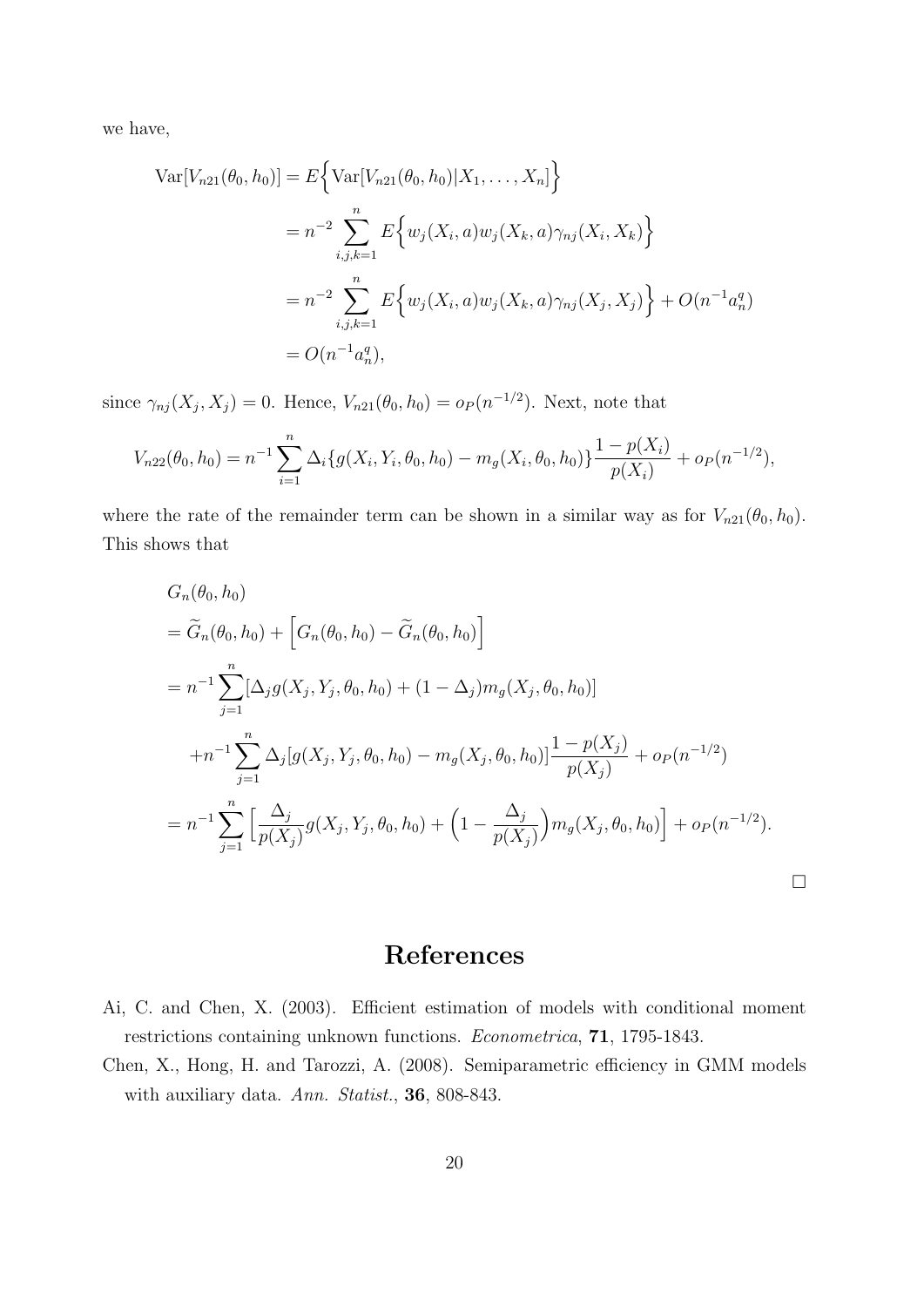- Chen, X., Linton, O.B. and Van Keilegom, I. (2003). Estimation of semiparametric models when the criterion function is not smooth. *Econometrica*, **71**, 1591-1608.
- Chen, Q., Zeng, D. and Ibrahim, J.G. (2007). Sieve maximum likelihood estimation for regression models with covariates missing at random. J. Amer. Statist. Assoc., 102, 1309-1317.
- Härdle, W., Hall, P. and Ichimura, H. (1993). Optimal smoothing in single-index models. Ann. Statist., 21, 157-178.
- Ichimura, H. (1993). Semiparametric least squares (SLS) and weighted SLS estimation of single-index models. J. Econometrics, 58, 71–120.
- Ichimura, H. and Lee, L.-F. (1991). Semiparametric least squares estimation of multiple index models: single equation estimation. In: Barnett, W.A., Powell, J. and Tauchen, G. (Eds.), Nonparametric and Semiparametric Methods in Statistics and Econometrics. Cambridge University Press, Cambridge. (Chapter 1).
- Liang, H. (2008). Generalized partially linear models with missing covariates. J. Multiv. Anal., 99, 880-895.
- Little, R.J.A. and Rubin, D.B. (2002). Statistical Analysis with Missing Data, Wiley.
- McCullagh, P. and Nelder, J.A. (1983). Generalized Linear Models. Chapman & Hall, London.
- Müller, U.U. (2009). Estimating linear functionals in nonlinear regression with responses missing at random. Ann. Statist., 37, 2245-2277.
- Müller, U.U., Schick, A. and Wefelmeyer, W. (2006). Imputing responses that are not missing. Probability, Statistics and Modelling in Public Health (M. Nikulin, D. Commenges and C. Huber, eds.), 350-363, Springer.
- Powell, J.L., Stock, J.M. and Stoker, T.M. (1989). Semiparametric estimation of index coefficients. Econometrica, 57, 1403–1430.
- Robins, J.M., Rotnitzky, A. and Zhao, L.P. (1994). Estimation of regression coefficients when some regressors are not always observed. J. Amer. Statist. Assoc., 89, 846-866.
- Robinson, P.M. (1988). Root-N-consistent semiparametric regression. Econometrica, 56, 931-954.
- Rubin, D.B. (1976). Inference and missing values (with discussion). Biometrika, 63, 481-592.
- Van der Vaart, A.W. and Wellner, J.A. (1996). Weak Convergence and Empirical Processes. Springer-Verlag, New York.
- Wang, C.Y., Wang, S., Gutierrez, R.G. and Carroll, R.J. (1998). Local linear regression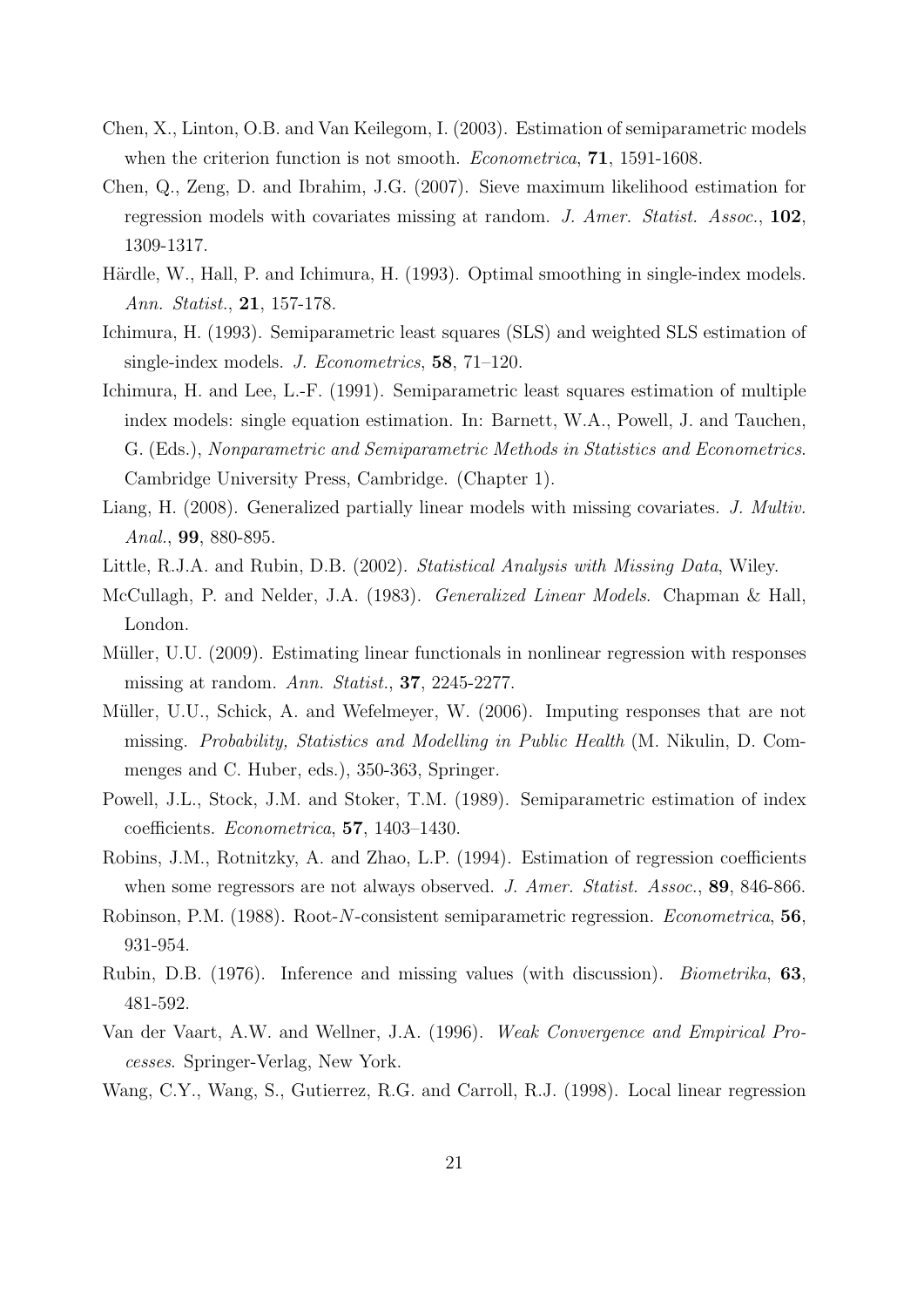for generalized linear models with missing data. Ann. Statist., 26, 1028-1050.

- Wang, D. and Chen, S.X. (2009). Empirical likelihood for estimating equations with missing values. Ann. Statist., 37, 490-517.
- Wang, Q.-H. (2009). Statistical estimation in partial linear models with covariate data missing at random. Ann. Inst. Statist. Math., 61, 47-84.
- Wang, Q., Linton, O. and Härdle, W. (2004). Semiparametric regression analysis with missing response at random. J. Amer. Statist. Assoc., 99, 334-345.
- Wang, Q. and Sun, Z. (2007). Estimation in partially linear models with missing responses at random. J. Multiv. Anal., 98, 1470-1493.
- Wang, Y., Shen, J., He, S. and Wang, Q. (2010). Estimation of single index model with missing response at random. J. Statist. Plann. Inference, 140, 1671-1690.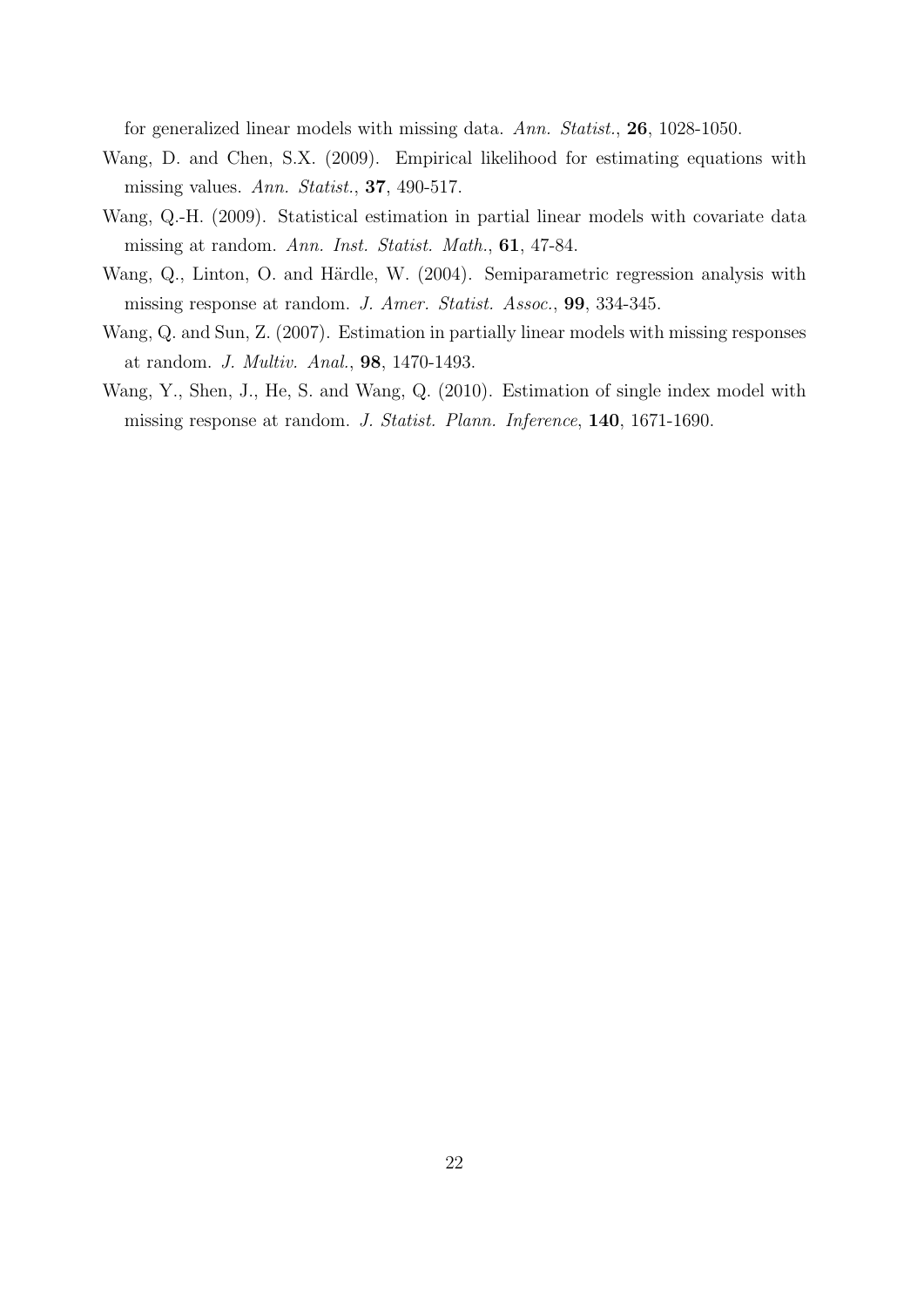|        |          | Bandwidths       |                  | $\widehat{\alpha}_1$ |       | $\widehat{\alpha}_2$ |       |            |
|--------|----------|------------------|------------------|----------------------|-------|----------------------|-------|------------|
| $\, n$ | $\kappa$ | $\boldsymbol{a}$ | $\boldsymbol{b}$ | <b>Bias</b>          | Std   | <b>Bias</b>          | Std   | <b>MSE</b> |
| $50\,$ | $50\,$   | 0.14             | 0.30             | $-0.0161$            | 0.114 | 0.0318               | 0.137 | 0.0331     |
|        |          | 0.14             | 0.28             | $-0.0203$            | 0.119 | 0.0234               | 0.142 | 0.0351     |
|        |          | 0.12             | 0.22             | $-0.0131$            | 0.123 | 0.0131               | 0.141 | 0.0355     |
|        |          | 0.18             | 0.30             | $-0.0205$            | 0.111 | 0.0255               | 0.149 | 0.0356     |
|        |          | 0.14             | 0.20             | $-0.0078$            | 0.128 | 0.0171               | 0.140 | 0.0363     |
|        |          | 0.08             | 0.26             | $-0.0001$            | 0.126 | 0.0121               | 0.144 | 0.0366     |
|        |          | 0.12             | 0.26             | $-0.0004$            | 0.124 | 0.0180               | 0.145 | 0.0367     |
|        |          | 0.02             | 0.28             | $-0.0167$            | 0.133 | 0.0202               | 0.136 | 0.0369     |
|        |          | 0.16             | 0.24             | $-0.0103$            | 0.127 | 0.0088               | 0.146 | 0.0375     |
| 100    | 50       | 0.14             | 0.24             | $-0.0135$            | 0.083 | 0.0192               | 0.091 | 0.0156     |
|        |          | 0.12             | 0.26             | $-0.0080$            | 0.081 | 0.0206               | 0.093 | 0.0158     |
|        |          | 0.14             | 0.28             | $-0.0068$            | 0.078 | 0.0284               | 0.094 | 0.0159     |
|        |          | 0.12             | 0.16             | $-0.0062$            | 0.082 | 0.0108               | 0.096 | 0.0160     |
|        |          | 0.16             | 0.30             | $-0.0116$            | 0.078 | 0.0193               | 0.097 | 0.0161     |
|        |          | 0.08             | 0.24             | $-0.0171$            | 0.081 | 0.0210               | 0.095 | 0.0164     |
|        |          | 0.10             | 0.20             | $-0.0069$            | 0.084 | 0.0069               | 0.098 | 0.0167     |
|        |          | 0.10             | 0.30             | $-0.0238$            | 0.081 | 0.0347               | 0.093 | 0.0169     |
|        |          | 0.14             | 0.20             | $-0.0109$            | 0.083 | 0.0151               | 0.099 | 0.0170     |

Table 1: Bias, standard deviation and MSE of  $\hat{\alpha}_1$  and  $\hat{\alpha}_2$  when  $\beta = (1, 1, 0)^T$  (leading to 27% of missing values).